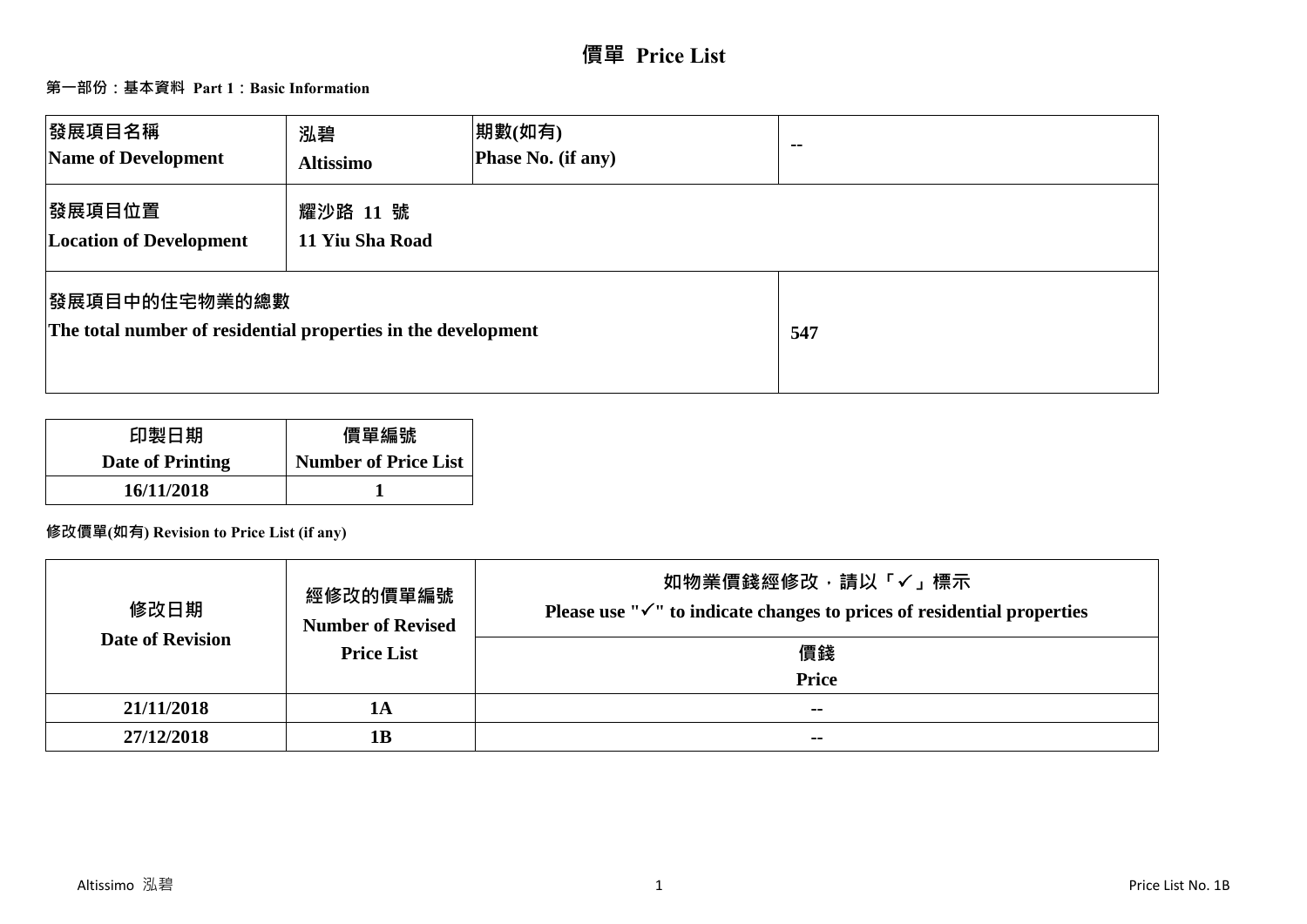## 第二部份:面積及售價資料 Part 2: Information on Area and Price

|                           | 物業的描述<br>Description of<br><b>Residential Property</b> |              | 實用面積<br>(包括露台,工作平台及陽台 如有)<br>平方米(平方呎)                                                                 | 售價(元)        | 實用面積<br>每平方米/呎售價<br>元·每平方米                                                     |                                            |                     |                          |    | 平方米(平方呎)<br>sq. metre (sq. ft.) | 其他指明項目的面積(不計算入實用面積)<br>Area of other specified items (Not included in the Saleable Area) |            |                 |               |            |
|---------------------------|--------------------------------------------------------|--------------|-------------------------------------------------------------------------------------------------------|--------------|--------------------------------------------------------------------------------|--------------------------------------------|---------------------|--------------------------|----|---------------------------------|------------------------------------------------------------------------------------------|------------|-----------------|---------------|------------|
| 大廈<br>名稱<br>Block<br>Name | 樓層<br>Floor                                            | 單位<br>Unit   | Saleable Area<br>(including balcony, utility platform and<br>verandah, if any)<br>sq. metre (sq. ft.) | Price $(\$)$ | (元·每平方呎)<br>Unit Rate of Saleable Area<br>\$ per sq. metre<br>$$$ per sq. ft.) | 空調機房<br>Air-<br>Conditioning<br>plant room | 窗台<br>Bay<br>window | 閣樓<br>Cockloft Flat roof | 平台 | 花園<br>Garden                    | 停車位<br>Parking<br>space                                                                  | 天台<br>Roof | 梯屋<br>Stairhood | 前庭<br>Terrace | 庭院<br>Yard |
| T <sub>2</sub>            |                                                        | $\mathbf{A}$ | 81.620 (879)<br>露台 Balcony: 2.931 (32);<br>工作平台 Utility Platform: 1.500 (16)                          | 15,224,000   | 186,523 (17,320)                                                               |                                            |                     |                          |    |                                 |                                                                                          |            |                 |               |            |
| T <sub>2</sub>            | $\overline{1}$                                         | B            | 44.638 (480)<br>露台 Balcony: 2.000 (22);<br>工作平台 Utility Platform: 1.500 (16)                          | 8,534,000    | 191,182 (17,779)                                                               |                                            |                     |                          |    |                                 |                                                                                          |            |                 |               |            |
| T <sub>2</sub>            |                                                        | $\mathbf C$  | 43.631 (470)<br>露台 Balcony: 2.000 (22);<br>工作平台 Utility Platform: 1.500 (16)                          | 7,776,000    | 178,222 (16,545)                                                               |                                            |                     |                          |    |                                 |                                                                                          |            |                 |               |            |
| T <sub>2</sub>            | $\overline{1}$                                         | D            | 81.399 (876)<br>露台 Balcony: 2.954 (32);<br>工作平台 Utility Platform: 1.500 (16)                          | 14,146,000   | 173,786 (16,148)                                                               |                                            |                     |                          |    |                                 |                                                                                          |            |                 |               |            |
| T <sub>2</sub>            |                                                        | E            | 49.000 (527)<br>露台 Balcony: 2.000 (22);<br>工作平台 Utility Platform: $0.000(0)$                          | 9,248,000    | 188,735 (17,548)                                                               |                                            |                     |                          |    |                                 |                                                                                          |            |                 |               |            |
| T <sub>2</sub>            |                                                        | H            | 29.346 (316)<br>露台 Balcony: 2.000 (22);<br>工作平台 Utility Platform: $0.000(0)$                          | 6,183,000    | 210,693 (19,566)                                                               |                                            |                     |                          |    |                                 |                                                                                          |            |                 |               |            |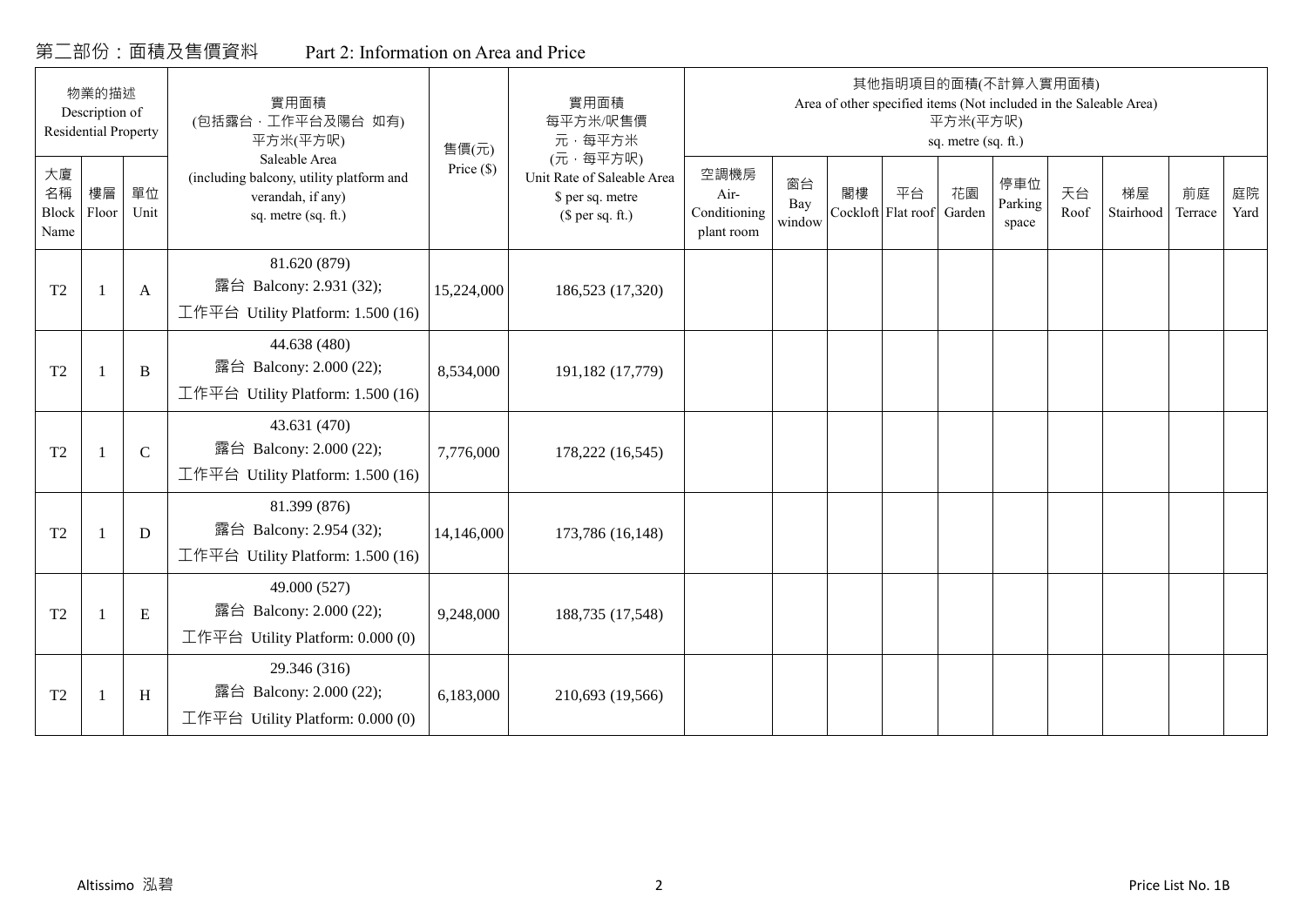|                                  | 物業的描述<br>Description of<br><b>Residential Property</b> |             | 實用面積<br>(包括露台·工作平台及陽台 如有)<br>平方米(平方呎)                                                                 | 售價(元)        | 實用面積<br>每平方米/呎售價<br>元·每平方米                                                     |                                            |                     |                          |    | 平方米(平方呎)<br>sq. metre (sq. ft.) | 其他指明項目的面積(不計算入實用面積)     |            | Area of other specified items (Not included in the Saleable Area) |               |            |
|----------------------------------|--------------------------------------------------------|-------------|-------------------------------------------------------------------------------------------------------|--------------|--------------------------------------------------------------------------------|--------------------------------------------|---------------------|--------------------------|----|---------------------------------|-------------------------|------------|-------------------------------------------------------------------|---------------|------------|
| 大廈<br>名稱<br><b>Block</b><br>Name | 樓層<br>Floor                                            | 單位<br>Unit  | Saleable Area<br>(including balcony, utility platform and<br>verandah, if any)<br>sq. metre (sq. ft.) | Price $(\$)$ | (元·每平方呎)<br>Unit Rate of Saleable Area<br>\$ per sq. metre<br>(\$ per sq. ft.) | 空調機房<br>Air-<br>Conditioning<br>plant room | 窗台<br>Bay<br>window | 閣樓<br>Cockloft Flat roof | 平台 | 花園<br>Garden                    | 停車位<br>Parking<br>space | 天台<br>Roof | 梯屋<br>Stairhood                                                   | 前庭<br>Terrace | 庭院<br>Yard |
| T <sub>2</sub>                   | $\overline{2}$                                         | A           | 81.620 (879)<br>露台 Balcony: 2.931 (32);<br>工作平台 Utility Platform: 1.500 (16)                          | 15,254,000   | 186,890 (17,354)                                                               |                                            |                     |                          |    |                                 |                         |            |                                                                   |               |            |
| T <sub>2</sub>                   | $\overline{2}$                                         | B           | 44.638 (480)<br>露台 Balcony: 2.000 (22);<br>工作平台 Utility Platform: 1.500 (16)                          | 8,551,000    | 191,563 (17,815)                                                               |                                            |                     |                          |    |                                 |                         |            |                                                                   |               |            |
| T <sub>2</sub>                   | 2                                                      | $\mathbf C$ | 43.631 (470)<br>露台 Balcony: 2.000 (22);<br>工作平台 Utility Platform: 1.500 (16)                          | 7,933,000    | 181,820 (16,879)                                                               |                                            |                     |                          |    |                                 |                         |            |                                                                   |               |            |
| T <sub>2</sub>                   | $\overline{2}$                                         | D           | 81.399 (876)<br>露台 Balcony: 2.954 (32);<br>工作平台 Utility Platform: 1.500 (16)                          | 15,032,000   | 184,671 (17,160)                                                               |                                            |                     |                          |    |                                 |                         |            |                                                                   |               |            |
| T <sub>2</sub>                   | $\overline{2}$                                         | E           | 49.000 (527)<br>露台 Balcony: 2.000 (22);<br>工作平台 Utility Platform: 0.000 (0)                           | 9,266,000    | 189, 102 (17, 583)                                                             |                                            |                     |                          |    |                                 |                         |            |                                                                   |               |            |
| T <sub>2</sub>                   | 2                                                      | H           | 29.346 (316)<br>露台 Balcony: 2.000 (22);<br>工作平台 Utility Platform: $0.000(0)$                          | 6,195,000    | 211,102 (19,604)                                                               |                                            |                     |                          |    |                                 |                         |            |                                                                   |               |            |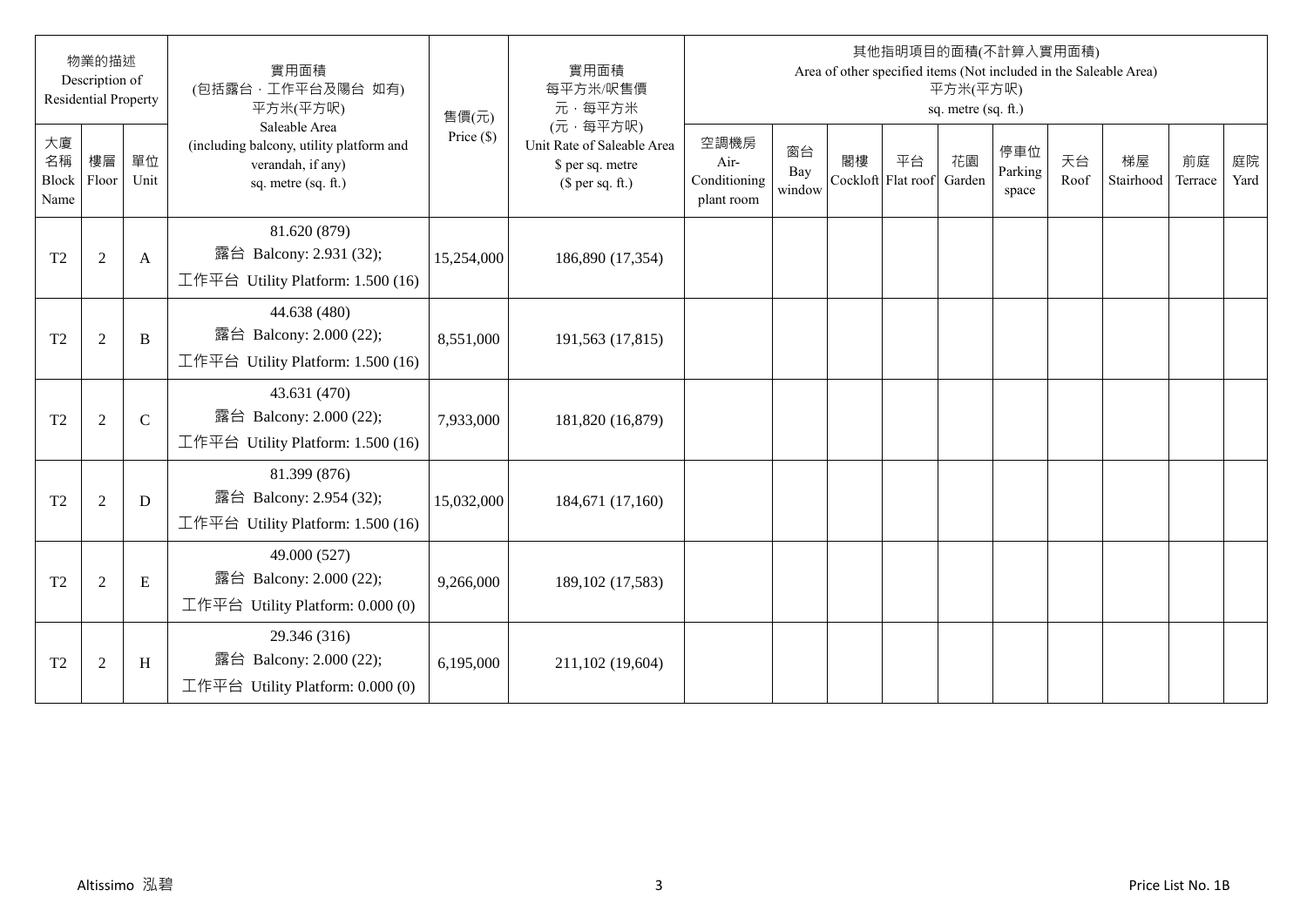|                                  | 物業的描述<br>Description of<br><b>Residential Property</b> |             | 實用面積<br>(包括露台·工作平台及陽台 如有)<br>平方米(平方呎)                                                                 | 售價(元)        | 實用面積<br>每平方米/呎售價<br>元·每平方米                                                     |                                            |                     |                          |    | 平方米(平方呎)<br>sq. metre (sq. ft.) | 其他指明項目的面積(不計算入實用面積)     |            | Area of other specified items (Not included in the Saleable Area) |               |            |
|----------------------------------|--------------------------------------------------------|-------------|-------------------------------------------------------------------------------------------------------|--------------|--------------------------------------------------------------------------------|--------------------------------------------|---------------------|--------------------------|----|---------------------------------|-------------------------|------------|-------------------------------------------------------------------|---------------|------------|
| 大廈<br>名稱<br><b>Block</b><br>Name | 樓層<br>Floor                                            | 單位<br>Unit  | Saleable Area<br>(including balcony, utility platform and<br>verandah, if any)<br>sq. metre (sq. ft.) | Price $(\$)$ | (元·每平方呎)<br>Unit Rate of Saleable Area<br>\$ per sq. metre<br>(\$ per sq. ft.) | 空調機房<br>Air-<br>Conditioning<br>plant room | 窗台<br>Bay<br>window | 閣樓<br>Cockloft Flat roof | 平台 | 花園<br>Garden                    | 停車位<br>Parking<br>space | 天台<br>Roof | 梯屋<br>Stairhood                                                   | 前庭<br>Terrace | 庭院<br>Yard |
| T <sub>2</sub>                   | $\mathfrak{Z}$                                         | B           | 44.638 (480)<br>露台 Balcony: 2.000 (22);<br>工作平台 Utility Platform: 1.500 (16)                          | 8,568,000    | 191,944 (17,850)                                                               |                                            |                     |                          |    |                                 |                         |            |                                                                   |               |            |
| T <sub>2</sub>                   | $\mathfrak{Z}$                                         | $\mathbf C$ | 43.631 (470)<br>露台 Balcony: 2.000 (22);<br>工作平台 Utility Platform: 1.500 (16)                          | 7,949,000    | 182,187 (16,913)                                                               |                                            |                     |                          |    |                                 |                         |            |                                                                   |               |            |
| T <sub>2</sub>                   | $\overline{3}$                                         | D           | 81.399 (876)<br>露台 Balcony: 2.954 (32);<br>工作平台 Utility Platform: 1.500 (16)                          | 15,062,000   | 185,039 (17,194)                                                               |                                            |                     |                          |    |                                 |                         |            |                                                                   |               |            |
| T <sub>2</sub>                   | 3                                                      | E           | 49.000 (527)<br>露台 Balcony: 2.000 (22);<br>工作平台 Utility Platform: $0.000(0)$                          | 9,285,000    | 189,490 (17,619)                                                               |                                            |                     |                          |    |                                 |                         |            |                                                                   |               |            |
| T <sub>2</sub>                   | $\overline{3}$                                         | H           | 29.346 (316)<br>露台 Balcony: 2.000 (22);<br>工作平台 Utility Platform: 0.000 (0)                           | 6,238,000    | 212,567 (19,741)                                                               |                                            |                     |                          |    |                                 |                         |            |                                                                   |               |            |
| T <sub>2</sub>                   | 5                                                      | B           | 44.638 (480)<br>露台 Balcony: 2.000 (22);<br>工作平台 Utility Platform: 1.500 (16)                          | 8,585,000    | 192,325 (17,885)                                                               |                                            |                     |                          |    |                                 |                         |            |                                                                   |               |            |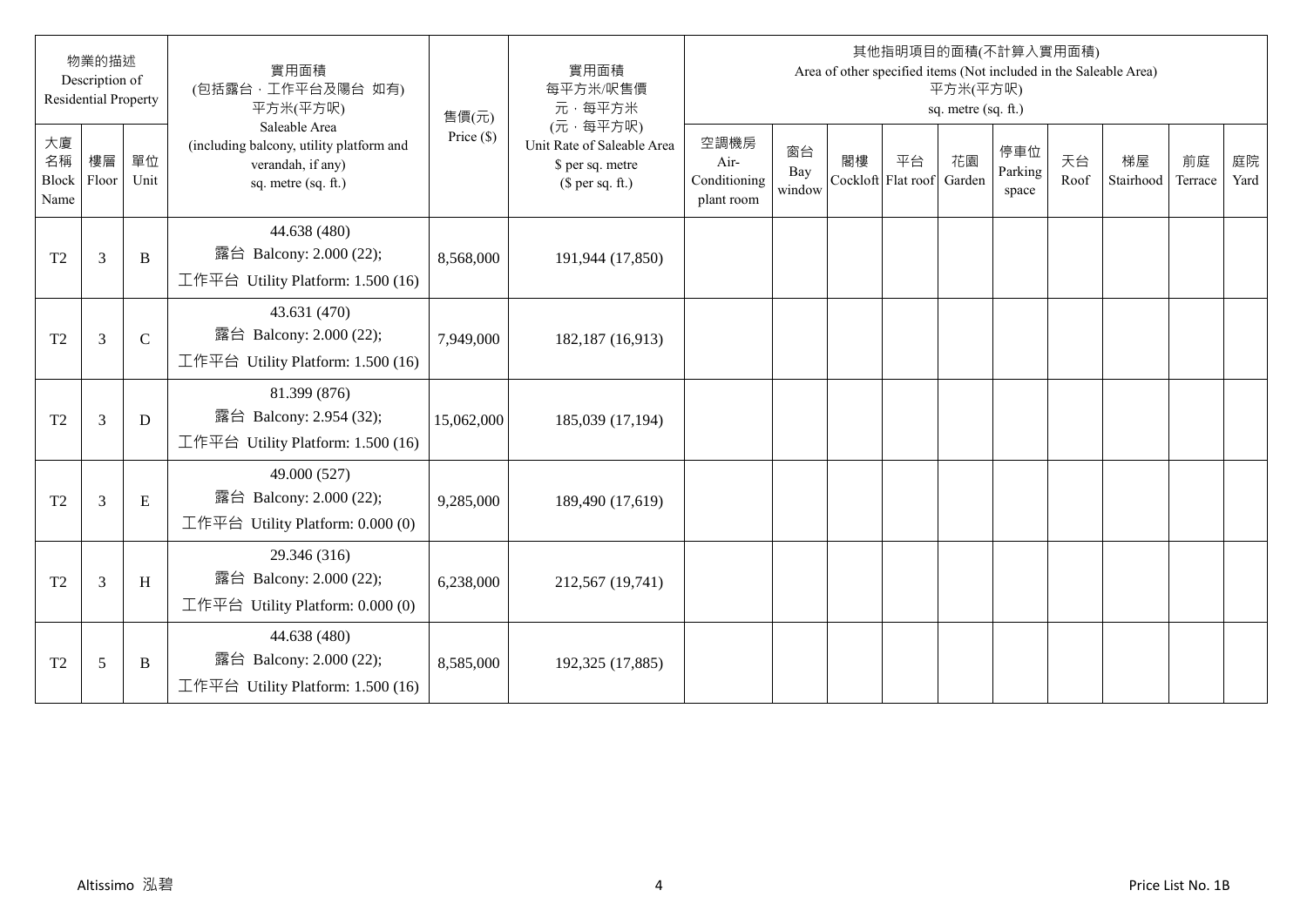|                                  | 物業的描述<br>Description of<br><b>Residential Property</b> |             | 實用面積<br>(包括露台,工作平台及陽台 如有)<br>平方米(平方呎)                                                                 | 售價(元)        | 實用面積<br>每平方米/呎售價<br>元·每平方米                                                     |                                            |                     |    |                                 | 平方米(平方呎)<br>sq. metre (sq. ft.) | 其他指明項目的面積(不計算入實用面積)<br>Area of other specified items (Not included in the Saleable Area) |            |                 |               |            |
|----------------------------------|--------------------------------------------------------|-------------|-------------------------------------------------------------------------------------------------------|--------------|--------------------------------------------------------------------------------|--------------------------------------------|---------------------|----|---------------------------------|---------------------------------|------------------------------------------------------------------------------------------|------------|-----------------|---------------|------------|
| 大廈<br>名稱<br><b>Block</b><br>Name | 樓層<br>Floor                                            | 單位<br>Unit  | Saleable Area<br>(including balcony, utility platform and<br>verandah, if any)<br>sq. metre (sq. ft.) | Price $(\$)$ | (元·每平方呎)<br>Unit Rate of Saleable Area<br>\$ per sq. metre<br>(\$ per sq. ft.) | 空調機房<br>Air-<br>Conditioning<br>plant room | 窗台<br>Bay<br>window | 閣樓 | 平台<br>Cockloft Flat roof Garden | 花園                              | 停車位<br>Parking<br>space                                                                  | 天台<br>Roof | 梯屋<br>Stairhood | 前庭<br>Terrace | 庭院<br>Yard |
| T <sub>2</sub>                   | 5                                                      | $\mathbf C$ | 43.631 (470)<br>露台 Balcony: 2.000 (22);<br>工作平台 Utility Platform: 1.500 (16)                          | 7,964,000    | 182,531 (16,945)                                                               |                                            |                     |    |                                 |                                 |                                                                                          |            |                 |               |            |
| T <sub>2</sub>                   | 5                                                      | D           | 81.399 (876)<br>露台 Balcony: 2.954 (32);<br>工作平台 Utility Platform: 1.500 (16)                          | 15,409,000   | 189,302 (17,590)                                                               |                                            |                     |    |                                 |                                 |                                                                                          |            |                 |               |            |
| T <sub>2</sub>                   | 5                                                      | E           | 49.000 (527)<br>露台 Balcony: 2.000 (22);<br>工作平台 Utility Platform: $0.000(0)$                          | 9,303,000    | 189,857 (17,653)                                                               |                                            |                     |    |                                 |                                 |                                                                                          |            |                 |               |            |
| T2                               | 5                                                      | H           | 29.346 (316)<br>露台 Balcony: 2.000 (22);<br>工作平台 Utility Platform: $0.000(0)$                          | 6,281,000    | 214,033 (19,877)                                                               |                                            |                     |    |                                 |                                 |                                                                                          |            |                 |               |            |
| T <sub>2</sub>                   | 6                                                      | B           | 44.638 (480)<br>露台 Balcony: 2.000 (22);<br>工作平台 Utility Platform: 1.500 (16)                          | 8,620,000    | 193,109 (17,958)                                                               |                                            |                     |    |                                 |                                 |                                                                                          |            |                 |               |            |
| T <sub>2</sub>                   | 6                                                      | $\mathbf C$ | 43.631 (470)<br>露台 Balcony: 2.000 (22);<br>工作平台 Utility Platform: 1.500 (16)                          | 7,996,000    | 183,264 (17,013)                                                               |                                            |                     |    |                                 |                                 |                                                                                          |            |                 |               |            |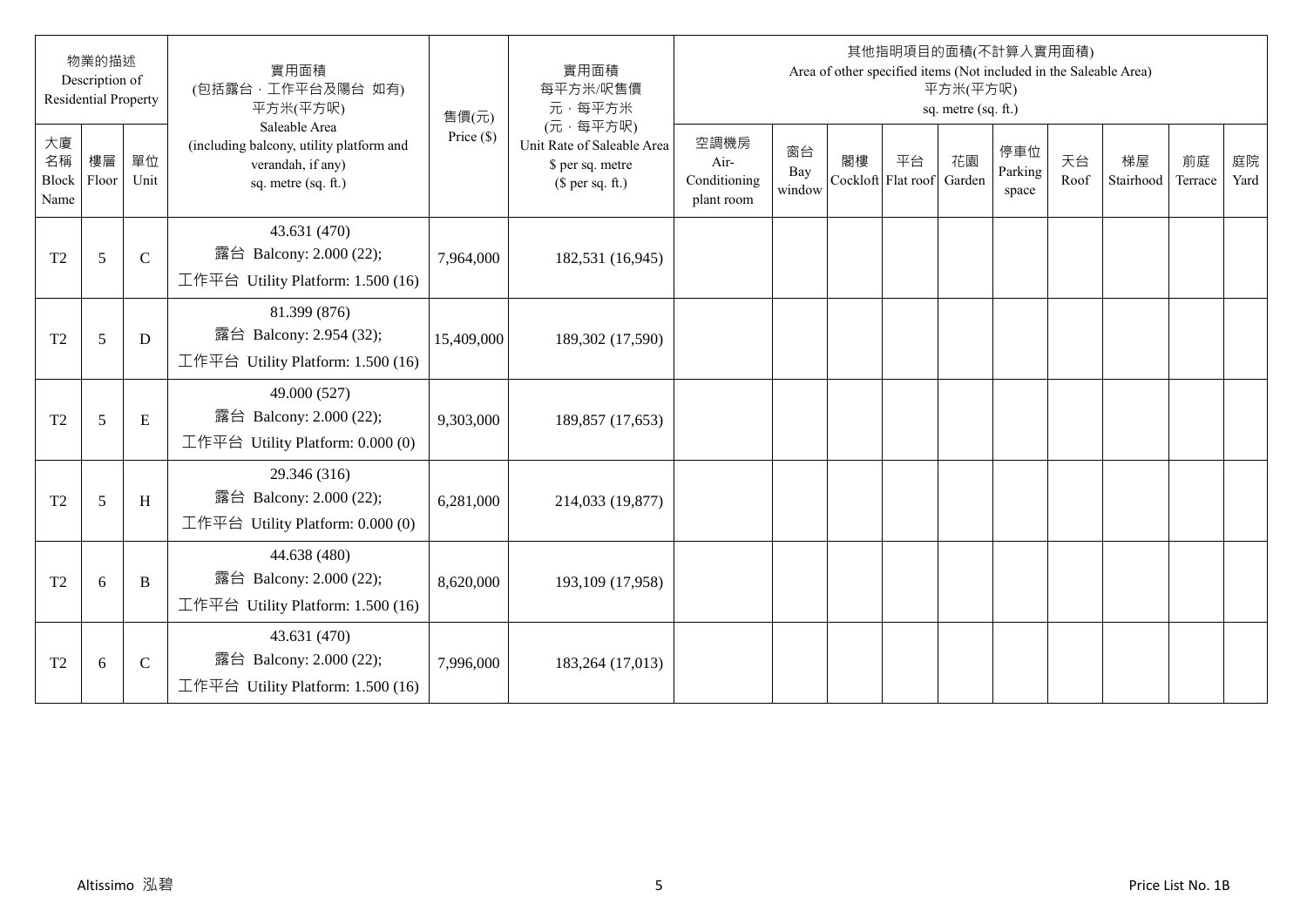|                           | 物業的描述<br>Description of<br><b>Residential Property</b> |             | 實用面積<br>(包括露台·工作平台及陽台 如有)<br>平方米(平方呎)                                                                 | 售價(元)        | 實用面積<br>每平方米/呎售價<br>元·每平方米                                                     |                                            |                     |                          |    | 平方米(平方呎)<br>sq. metre (sq. ft.) | 其他指明項目的面積(不計算入實用面積)     |            | Area of other specified items (Not included in the Saleable Area) |               |            |
|---------------------------|--------------------------------------------------------|-------------|-------------------------------------------------------------------------------------------------------|--------------|--------------------------------------------------------------------------------|--------------------------------------------|---------------------|--------------------------|----|---------------------------------|-------------------------|------------|-------------------------------------------------------------------|---------------|------------|
| 大廈<br>名稱<br>Block<br>Name | 樓層<br>Floor                                            | 單位<br>Unit  | Saleable Area<br>(including balcony, utility platform and<br>verandah, if any)<br>sq. metre (sq. ft.) | Price $(\$)$ | (元·每平方呎)<br>Unit Rate of Saleable Area<br>\$ per sq. metre<br>$$$ per sq. ft.) | 空調機房<br>Air-<br>Conditioning<br>plant room | 窗台<br>Bay<br>window | 閣樓<br>Cockloft Flat roof | 平台 | 花園<br>Garden                    | 停車位<br>Parking<br>space | 天台<br>Roof | 梯屋<br>Stairhood                                                   | 前庭<br>Terrace | 庭院<br>Yard |
| T <sub>2</sub>            | 6                                                      | D           | 81.399 (876)<br>露台 Balcony: 2.954 (32);<br>工作平台 Utility Platform: $1.500(16)$                         | 15,470,000   | 190,051 (17,660)                                                               |                                            |                     |                          |    |                                 |                         |            |                                                                   |               |            |
| T <sub>2</sub>            | 6                                                      | ${\bf E}$   | 49.000 (527)<br>露台 Balcony: 2.000 (22);<br>工作平台 Utility Platform: 0.000 (0)                           | 9,340,000    | 190,612 (17,723)                                                               |                                            |                     |                          |    |                                 |                         |            |                                                                   |               |            |
| T <sub>2</sub>            | 6                                                      | H           | 29.346 (316)<br>露台 Balcony: 2.000 (22);<br>工作平台 Utility Platform: $0.000(0)$                          | 6,337,000    | 215,941 (20,054)                                                               |                                            |                     |                          |    |                                 |                         |            |                                                                   |               |            |
| T <sub>2</sub>            | $\overline{7}$                                         | B           | 44.638 (480)<br>露台 Balcony: 2.000 (22);<br>工作平台 Utility Platform: 1.500 (16)                          | 9,434,000    | 211,345 (19,654)                                                               |                                            |                     |                          |    |                                 |                         |            |                                                                   |               |            |
| T <sub>2</sub>            | $\overline{7}$                                         | $\mathbf C$ | 43.631 (470)<br>露台 Balcony: 2.000 (22);<br>工作平台 Utility Platform: 1.500 (16)                          | 8,062,000    | 184,777 (17,153)                                                               |                                            |                     |                          |    |                                 |                         |            |                                                                   |               |            |
| T <sub>2</sub>            | 7                                                      | D           | 81.399 (876)<br>露台 Balcony: 2.954 (32);<br>工作平台 Utility Platform: $1.500(16)$                         | 15,516,000   | 190,617 (17,712)                                                               |                                            |                     |                          |    |                                 |                         |            |                                                                   |               |            |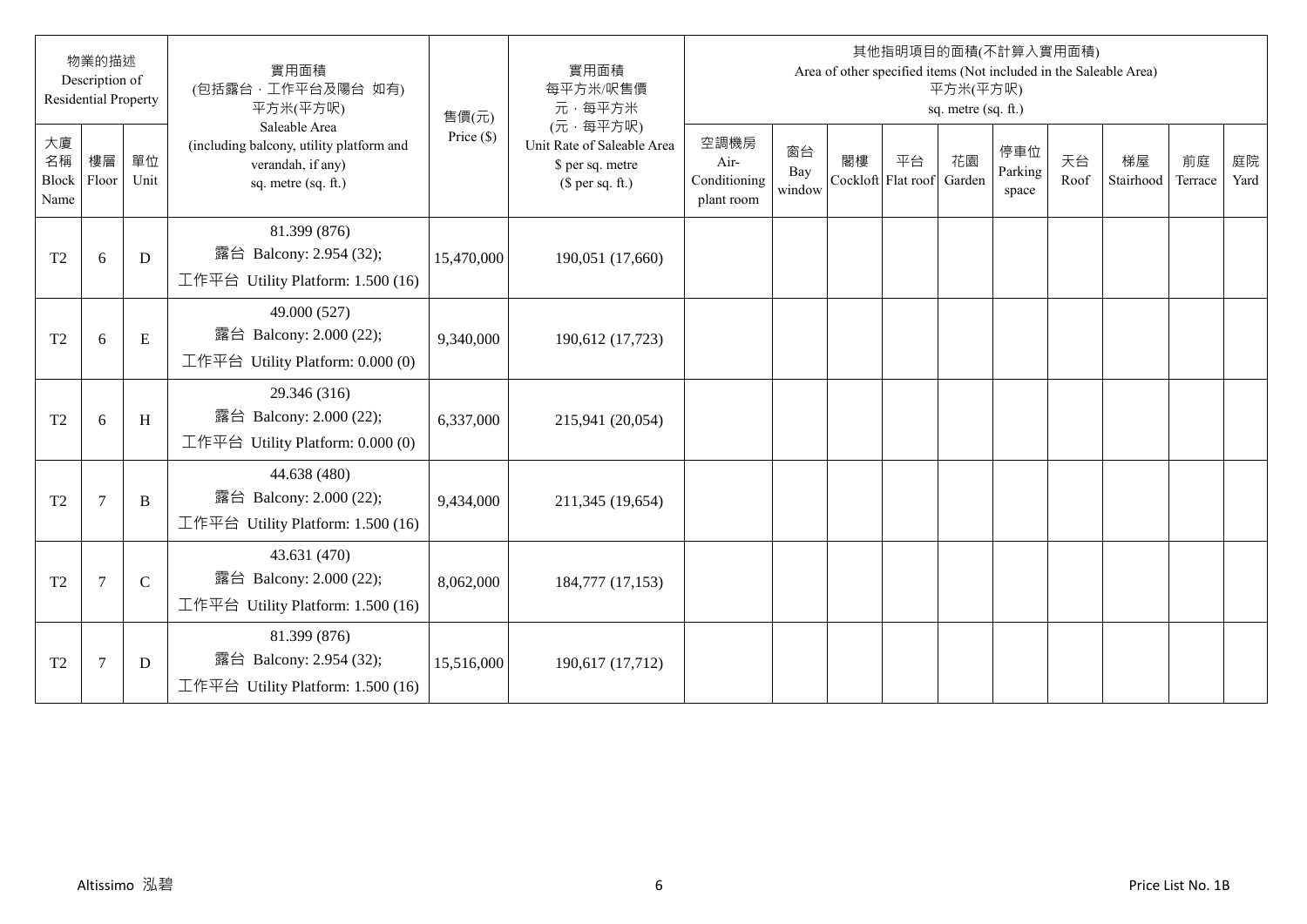|                           | 物業的描述<br>Description of<br><b>Residential Property</b> |              | 實用面積<br>(包括露台·工作平台及陽台 如有)<br>平方米(平方呎)                                                                 | 售價(元)        | 實用面積<br>每平方米/呎售價<br>元·每平方米                                                     |                                            |                     |                          |    | 平方米(平方呎)<br>sq. metre (sq. ft.) | 其他指明項目的面積(不計算入實用面積)     |            | Area of other specified items (Not included in the Saleable Area) |               |            |
|---------------------------|--------------------------------------------------------|--------------|-------------------------------------------------------------------------------------------------------|--------------|--------------------------------------------------------------------------------|--------------------------------------------|---------------------|--------------------------|----|---------------------------------|-------------------------|------------|-------------------------------------------------------------------|---------------|------------|
| 大廈<br>名稱<br>Block<br>Name | 樓層<br>Floor                                            | 單位<br>Unit   | Saleable Area<br>(including balcony, utility platform and<br>verandah, if any)<br>sq. metre (sq. ft.) | Price $(\$)$ | (元·每平方呎)<br>Unit Rate of Saleable Area<br>\$ per sq. metre<br>$$$ per sq. ft.) | 空調機房<br>Air-<br>Conditioning<br>plant room | 窗台<br>Bay<br>window | 閣樓<br>Cockloft Flat roof | 平台 | 花園<br>Garden                    | 停車位<br>Parking<br>space | 天台<br>Roof | 梯屋<br>Stairhood                                                   | 前庭<br>Terrace | 庭院<br>Yard |
| T <sub>2</sub>            | $\overline{7}$                                         | ${\bf E}$    | 49.000 (527)<br>露台 Balcony: 2.000 (22);<br>工作平台 Utility Platform: $0.000(0)$                          | 9,368,000    | 191,184 (17,776)                                                               |                                            |                     |                          |    |                                 |                         |            |                                                                   |               |            |
| T <sub>2</sub>            | $\overline{7}$                                         | H            | 29.346 (316)<br>露台 Balcony: 2.000 (22);<br>工作平台 Utility Platform: 0.000 (0)                           | 7,089,000    | 241,566 (22,434)                                                               |                                            |                     |                          |    |                                 |                         |            |                                                                   |               |            |
| T <sub>2</sub>            | 8                                                      | $\, {\bf B}$ | 44.638 (480)<br>露台 Balcony: 2.000 (22);<br>工作平台 Utility Platform: 1.500 (16)                          | 9,486,000    | 212,510 (19,763)                                                               |                                            |                     |                          |    |                                 |                         |            |                                                                   |               |            |
| T <sub>2</sub>            | 8                                                      | $\mathsf{C}$ | 43.631 (470)<br>露台 Balcony: 2.000 (22);<br>工作平台 Utility Platform: 1.500 (16)                          | 8,181,000    | 187,504 (17,406)                                                               |                                            |                     |                          |    |                                 |                         |            |                                                                   |               |            |
| T <sub>2</sub>            | 8                                                      | D            | 81.399 (876)<br>露台 Balcony: 2.954 (32);<br>工作平台 Utility Platform: 1.500 (16)                          | 17,265,000   | 212,103 (19,709)                                                               |                                            |                     |                          |    |                                 |                         |            |                                                                   |               |            |
| T <sub>2</sub>            | $\,8\,$                                                | Ε            | 49.000 (527)<br>露台 Balcony: 2.000 (22);<br>工作平台 Utility Platform: $0.000(0)$                          | 9,506,000    | 194,000 (18,038)                                                               |                                            |                     |                          |    |                                 |                         |            |                                                                   |               |            |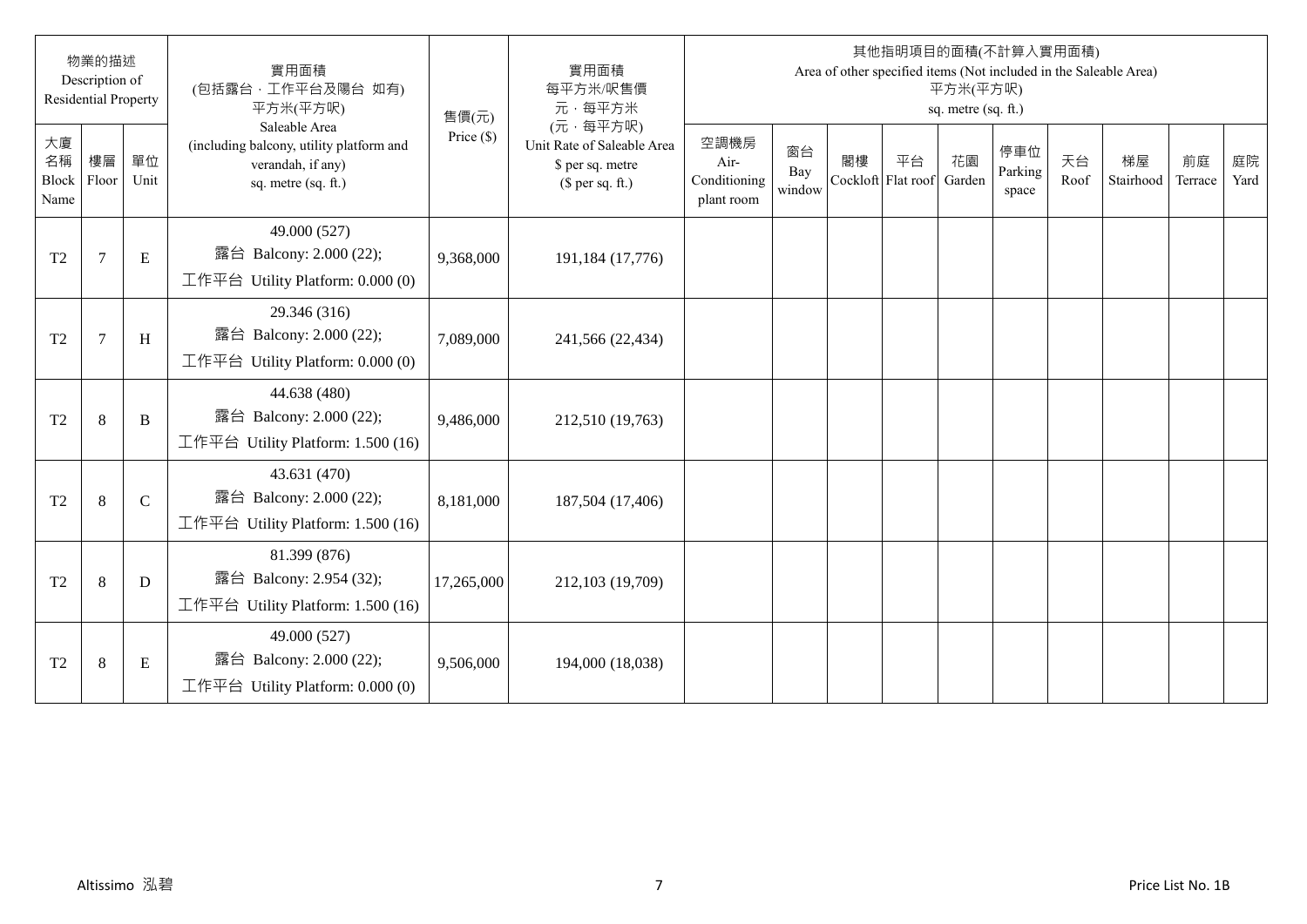|                           | 物業的描述<br>Description of<br><b>Residential Property</b> |              | 實用面積<br>(包括露台·工作平台及陽台 如有)<br>平方米(平方呎)                                                                 | 售價(元)        | 實用面積<br>每平方米/呎售價<br>元·每平方米                                                     |                                            |                     |    |                                 | 平方米(平方呎)<br>sq. metre (sq. ft.) | 其他指明項目的面積(不計算入實用面積)     |            | Area of other specified items (Not included in the Saleable Area) |               |            |
|---------------------------|--------------------------------------------------------|--------------|-------------------------------------------------------------------------------------------------------|--------------|--------------------------------------------------------------------------------|--------------------------------------------|---------------------|----|---------------------------------|---------------------------------|-------------------------|------------|-------------------------------------------------------------------|---------------|------------|
| 大廈<br>名稱<br>Block<br>Name | 樓層<br>Floor                                            | 單位<br>Unit   | Saleable Area<br>(including balcony, utility platform and<br>verandah, if any)<br>sq. metre (sq. ft.) | Price $(\$)$ | (元·每平方呎)<br>Unit Rate of Saleable Area<br>\$ per sq. metre<br>(\$ per sq. ft.) | 空調機房<br>Air-<br>Conditioning<br>plant room | 窗台<br>Bay<br>window | 閣樓 | 平台<br>Cockloft Flat roof Garden | 花園                              | 停車位<br>Parking<br>space | 天台<br>Roof | 梯屋<br>Stairhood                                                   | 前庭<br>Terrace | 庭院<br>Yard |
| T <sub>2</sub>            | $\,8\,$                                                | $\,$ H       | 29.346 (316)<br>露台 Balcony: 2.000 (22);<br>工作平台 Utility Platform: $0.000(0)$                          | 7,194,000    | 245,144 (22,766)                                                               |                                            |                     |    |                                 |                                 |                         |            |                                                                   |               |            |
| T <sub>2</sub>            | 9                                                      | A            | 81.620 (879)<br>露台 Balcony: 2.931 (32);<br>工作平台 Utility Platform: 1.500 (16)                          | 18,311,000   | 224,345 (20,832)                                                               |                                            |                     |    |                                 |                                 |                         |            |                                                                   |               |            |
| T <sub>2</sub>            | 9                                                      | $\, {\bf B}$ | 44.638 (480)<br>露台 Balcony: 2.000 (22);<br>工作平台 Utility Platform: 1.500 (16)                          | 9,486,000    | 212,510 (19,763)                                                               |                                            |                     |    |                                 |                                 |                         |            |                                                                   |               |            |
| T <sub>2</sub>            | 9                                                      | $\mathbf C$  | 43.631 (470)<br>露台 Balcony: 2.000 (22);<br>工作平台 Utility Platform: 1.500 (16)                          | 8,181,000    | 187,504 (17,406)                                                               |                                            |                     |    |                                 |                                 |                         |            |                                                                   |               |            |
| T <sub>2</sub>            | 9                                                      | D            | 81.399 (876)<br>露台 Balcony: 2.954 (32);<br>工作平台 Utility Platform: 1.500 (16)                          | 17,265,000   | 212,103 (19,709)                                                               |                                            |                     |    |                                 |                                 |                         |            |                                                                   |               |            |
| T <sub>2</sub>            | 9                                                      | Ε            | 49.000 (527)<br>露台 Balcony: 2.000 (22);<br>工作平台 Utility Platform: $0.000(0)$                          | 9,506,000    | 194,000 (18,038)                                                               |                                            |                     |    |                                 |                                 |                         |            |                                                                   |               |            |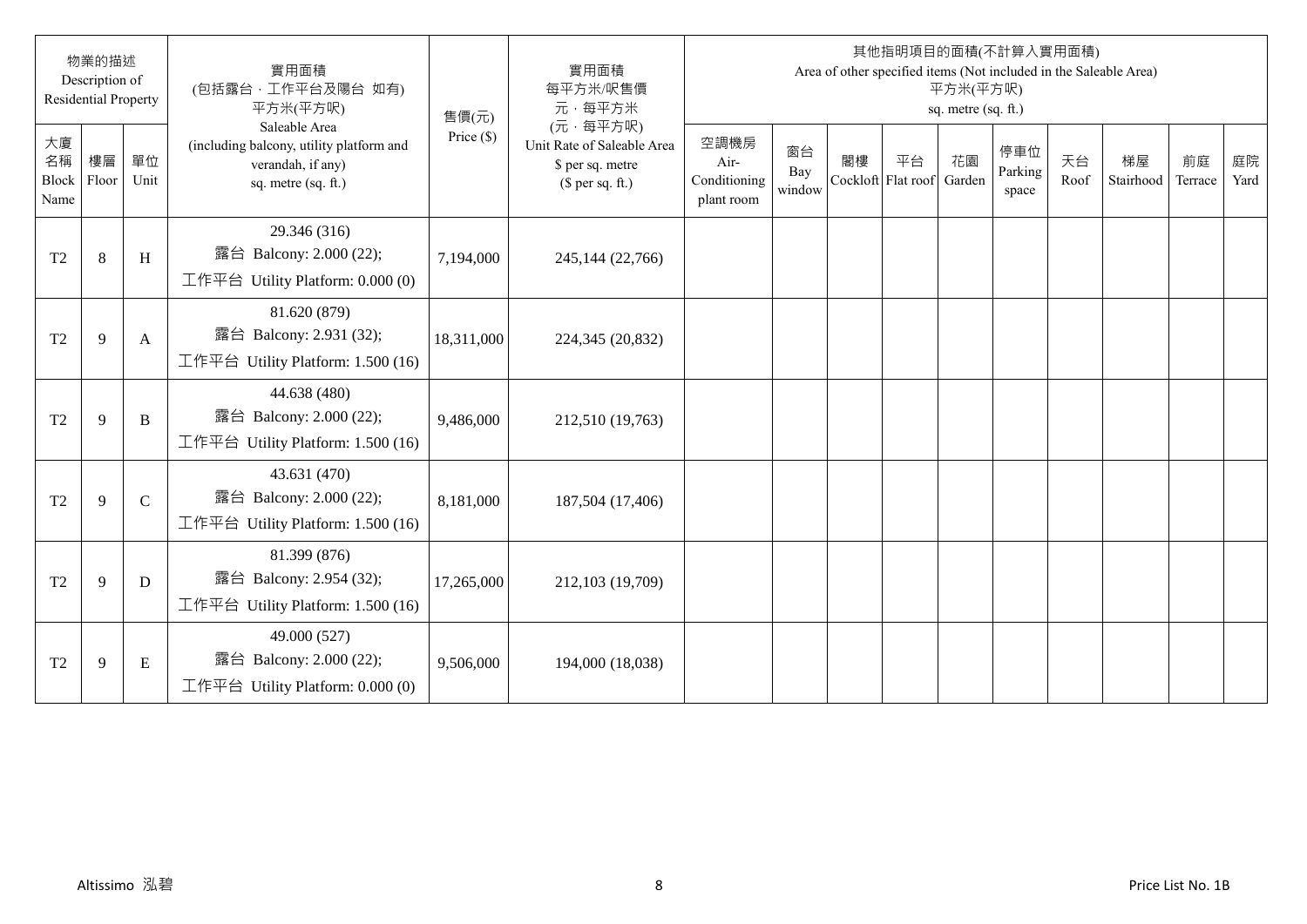|                                  | 物業的描述<br>Description of<br><b>Residential Property</b> |             | 實用面積<br>(包括露台·工作平台及陽台 如有)<br>平方米(平方呎)                                                                 | 售價(元)        | 實用面積<br>每平方米/呎售價<br>元·每平方米                                                     |                                            |                     |                          |    | 平方米(平方呎)<br>sq. metre (sq. ft.) | 其他指明項目的面積(不計算入實用面積)     |            | Area of other specified items (Not included in the Saleable Area) |               |            |
|----------------------------------|--------------------------------------------------------|-------------|-------------------------------------------------------------------------------------------------------|--------------|--------------------------------------------------------------------------------|--------------------------------------------|---------------------|--------------------------|----|---------------------------------|-------------------------|------------|-------------------------------------------------------------------|---------------|------------|
| 大廈<br>名稱<br><b>Block</b><br>Name | 樓層<br>Floor                                            | 單位<br>Unit  | Saleable Area<br>(including balcony, utility platform and<br>verandah, if any)<br>sq. metre (sq. ft.) | Price $(\$)$ | (元·每平方呎)<br>Unit Rate of Saleable Area<br>\$ per sq. metre<br>(\$ per sq. ft.) | 空調機房<br>Air-<br>Conditioning<br>plant room | 窗台<br>Bay<br>window | 閣樓<br>Cockloft Flat roof | 平台 | 花園<br>Garden                    | 停車位<br>Parking<br>space | 天台<br>Roof | 梯屋<br>Stairhood                                                   | 前庭<br>Terrace | 庭院<br>Yard |
| T <sub>2</sub>                   | 10                                                     | A           | 81.620 (879)<br>露台 Balcony: 2.931 (32);<br>工作平台 Utility Platform: 1.500 (16)                          | 18,489,000   | 226,525 (21,034)                                                               |                                            |                     |                          |    |                                 |                         |            |                                                                   |               |            |
| T <sub>2</sub>                   | 10                                                     | B           | 44.638 (480)<br>露台 Balcony: 2.000 (22);<br>工作平台 Utility Platform: 1.500 (16)                          | 9,578,000    | 214,571 (19,954)                                                               |                                            |                     |                          |    |                                 |                         |            |                                                                   |               |            |
| T <sub>2</sub>                   | 10                                                     | $\mathbf C$ | 43.631 (470)<br>露台 Balcony: 2.000 (22);<br>工作平台 Utility Platform: 1.500 (16)                          | 8,260,000    | 189,315 (17,574)                                                               |                                            |                     |                          |    |                                 |                         |            |                                                                   |               |            |
| T <sub>2</sub>                   | 10                                                     | D           | 81.399 (876)<br>露台 Balcony: 2.954 (32);<br>工作平台 Utility Platform: 1.500 (16)                          | 17,433,000   | 214,167 (19,901)                                                               |                                            |                     |                          |    |                                 |                         |            |                                                                   |               |            |
| T <sub>2</sub>                   | 10                                                     | E           | 49.000 (527)<br>露台 Balcony: 2.000 (22);<br>工作平台 Utility Platform: 0.000 (0)                           | 9,550,000    | 194,898 (18,121)                                                               |                                            |                     |                          |    |                                 |                         |            |                                                                   |               |            |
| T <sub>2</sub>                   | <sup>11</sup>                                          | A           | 81.620 (879)<br>露台 Balcony: 2.931 (32);<br>工作平台 Utility Platform: 1.500 (16)                          | 18,755,000   | 229,784 (21,337)                                                               |                                            |                     |                          |    |                                 |                         |            |                                                                   |               |            |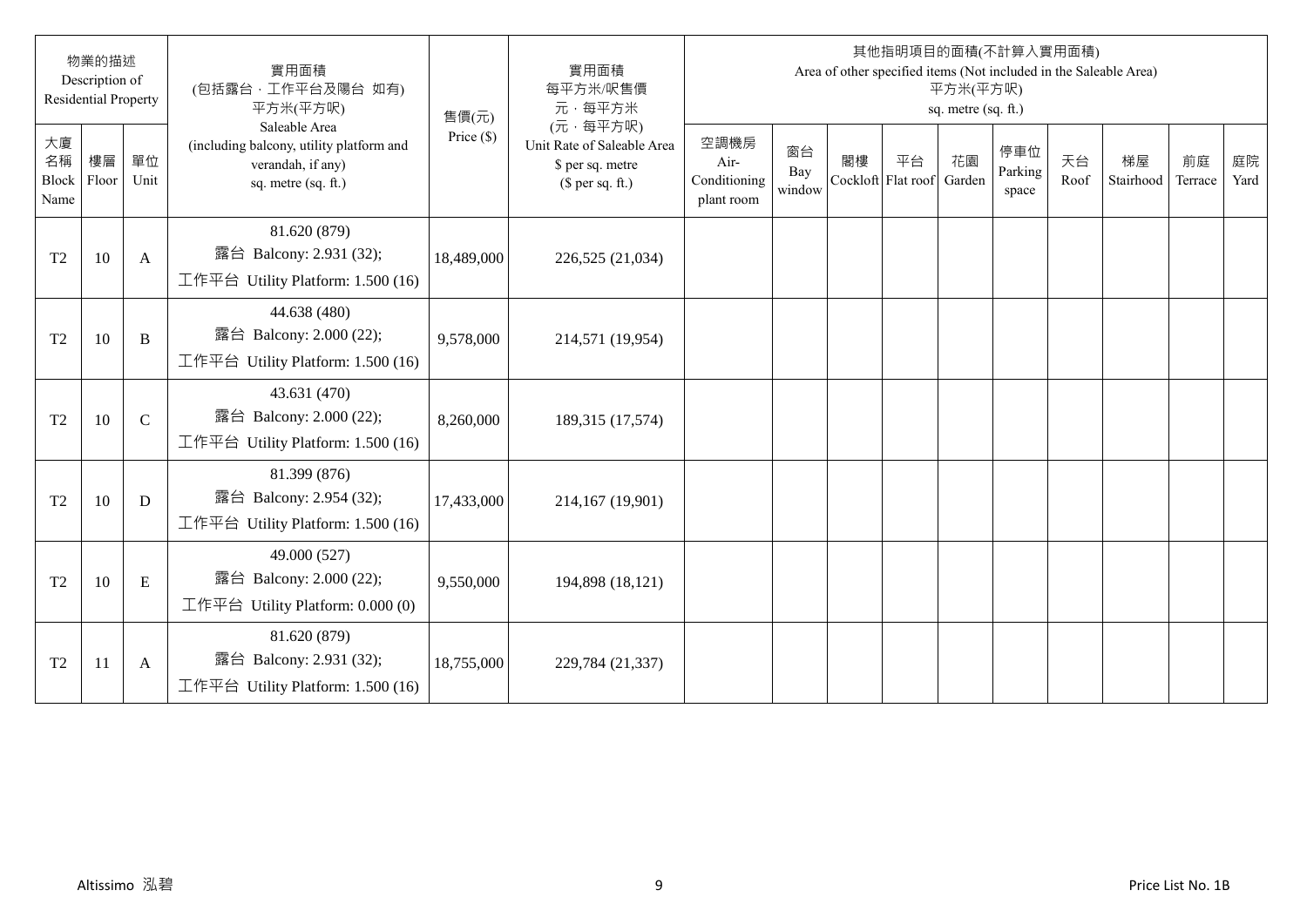|                                  | 物業的描述<br>Description of<br><b>Residential Property</b> |              | 實用面積<br>(包括露台·工作平台及陽台 如有)<br>平方米(平方呎)                                                                 | 售價(元)        | 實用面積<br>每平方米/呎售價<br>元·每平方米                                                     |                                            |                     |                          |    | 平方米(平方呎)<br>sq. metre (sq. ft.) | 其他指明項目的面積(不計算入實用面積)     |            | Area of other specified items (Not included in the Saleable Area) |               |            |
|----------------------------------|--------------------------------------------------------|--------------|-------------------------------------------------------------------------------------------------------|--------------|--------------------------------------------------------------------------------|--------------------------------------------|---------------------|--------------------------|----|---------------------------------|-------------------------|------------|-------------------------------------------------------------------|---------------|------------|
| 大廈<br>名稱<br><b>Block</b><br>Name | 樓層<br>Floor                                            | 單位<br>Unit   | Saleable Area<br>(including balcony, utility platform and<br>verandah, if any)<br>sq. metre (sq. ft.) | Price $(\$)$ | (元·每平方呎)<br>Unit Rate of Saleable Area<br>\$ per sq. metre<br>(\$ per sq. ft.) | 空調機房<br>Air-<br>Conditioning<br>plant room | 窗台<br>Bay<br>window | 閣樓<br>Cockloft Flat roof | 平台 | 花園<br>Garden                    | 停車位<br>Parking<br>space | 天台<br>Roof | 梯屋<br>Stairhood                                                   | 前庭<br>Terrace | 庭院<br>Yard |
| T <sub>2</sub>                   | 11                                                     | B            | 44.638 (480)<br>露台 Balcony: 2.000 (22);<br>工作平台 Utility Platform: 1.500 (16)                          | 9,716,000    | 217,662 (20,242)                                                               |                                            |                     |                          |    |                                 |                         |            |                                                                   |               |            |
| T <sub>2</sub>                   | 11                                                     | $\mathbf C$  | 43.631 (470)<br>露台 Balcony: 2.000 (22);<br>工作平台 Utility Platform: 1.500 (16)                          | 8,379,000    | 192,042 (17,828)                                                               |                                            |                     |                          |    |                                 |                         |            |                                                                   |               |            |
| T <sub>2</sub>                   | 11                                                     | D            | 81.399 (876)<br>露台 Balcony: 2.954 (32);<br>工作平台 Utility Platform: 1.500 (16)                          | 17,684,000   | 217,251 (20,187)                                                               |                                            |                     |                          |    |                                 |                         |            |                                                                   |               |            |
| T <sub>2</sub>                   | 11                                                     | E            | 49.000 (527)<br>露台 Balcony: 2.000 (22);<br>工作平台 Utility Platform: $0.000(0)$                          | 9,638,000    | 196,694 (18,288)                                                               |                                            |                     |                          |    |                                 |                         |            |                                                                   |               |            |
| T <sub>2</sub>                   | 12                                                     | $\mathbf{A}$ | 81.620 (879)<br>露台 Balcony: 2.931 (32);<br>工作平台 Utility Platform: 1.500 (16)                          | 19,022,000   | 233,056 (21,641)                                                               |                                            |                     |                          |    |                                 |                         |            |                                                                   |               |            |
| T <sub>2</sub>                   | 12                                                     | B            | 44.638 (480)<br>露台 Balcony: 2.000 (22);<br>工作平台 Utility Platform: 1.500 (16)                          | 9,854,000    | 220,754 (20,529)                                                               |                                            |                     |                          |    |                                 |                         |            |                                                                   |               |            |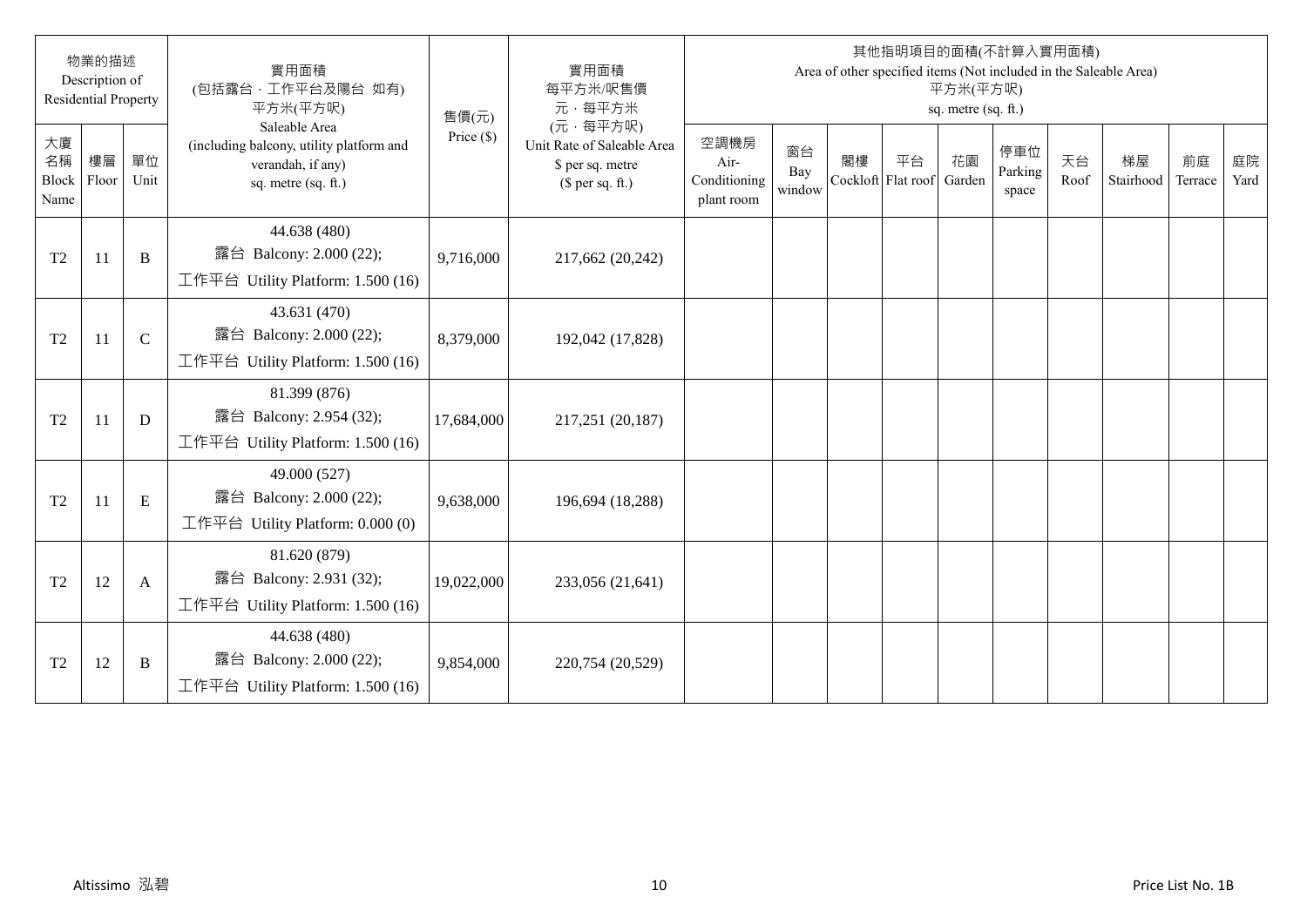|                                  | 物業的描述<br>Description of<br><b>Residential Property</b> |               | 實用面積<br>(包括露台·工作平台及陽台 如有)<br>平方米(平方呎)                                                                 | 售價(元)        | 實用面積<br>每平方米/呎售價<br>元·每平方米                                                     |                                            |                     |    |                          | 平方米(平方呎)<br>sq. metre (sq. ft.) | 其他指明項目的面積(不計算入實用面積)     |            | Area of other specified items (Not included in the Saleable Area) |               |            |
|----------------------------------|--------------------------------------------------------|---------------|-------------------------------------------------------------------------------------------------------|--------------|--------------------------------------------------------------------------------|--------------------------------------------|---------------------|----|--------------------------|---------------------------------|-------------------------|------------|-------------------------------------------------------------------|---------------|------------|
| 大廈<br>名稱<br><b>Block</b><br>Name | 樓層<br>Floor                                            | 單位<br>Unit    | Saleable Area<br>(including balcony, utility platform and<br>verandah, if any)<br>sq. metre (sq. ft.) | Price $(\$)$ | (元·每平方呎)<br>Unit Rate of Saleable Area<br>\$ per sq. metre<br>(\$ per sq. ft.) | 空調機房<br>Air-<br>Conditioning<br>plant room | 窗台<br>Bay<br>window | 閣樓 | 平台<br>Cockloft Flat roof | 花園<br>Garden                    | 停車位<br>Parking<br>space | 天台<br>Roof | 梯屋<br>Stairhood                                                   | 前庭<br>Terrace | 庭院<br>Yard |
| T <sub>2</sub>                   | 12                                                     | $\mathcal{C}$ | 43.631 (470)<br>露台 Balcony: 2.000 (22);<br>工作平台 Utility Platform: $1.500(16)$                         | 8,498,000    | 194,770 (18,081)                                                               |                                            |                     |    |                          |                                 |                         |            |                                                                   |               |            |
| T <sub>2</sub>                   | 12                                                     | D             | 81.399 (876)<br>露台 Balcony: 2.954 (32);<br>工作平台 Utility Platform: 1.500 (16)                          | 17,936,000   | 220,347 (20,475)                                                               |                                            |                     |    |                          |                                 |                         |            |                                                                   |               |            |
| T <sub>2</sub>                   | 12                                                     | E             | 49.000 (527)<br>露台 Balcony: 2.000 (22);<br>工作平台 Utility Platform: $0.000(0)$                          | 10,071,000   | 205,531 (19,110)                                                               |                                            |                     |    |                          |                                 |                         |            |                                                                   |               |            |
| T <sub>2</sub>                   | 15                                                     | A             | 81.620 (879)<br>露台 Balcony: 2.931 (32);<br>工作平台 Utility Platform: $1.500(16)$                         | 19,378,000   | 237,417 (22,046)                                                               |                                            |                     |    |                          |                                 |                         |            |                                                                   |               |            |
| T <sub>2</sub>                   | 15                                                     | B             | 44.638 (480)<br>露台 Balcony: 2.000 (22);<br>工作平台 Utility Platform: 1.500 (16)                          | 10,039,000   | 224,898 (20,915)                                                               |                                            |                     |    |                          |                                 |                         |            |                                                                   |               |            |
| T <sub>2</sub>                   | 15                                                     | $\mathbf C$   | 43.631 (470)<br>露台 Balcony: 2.000 (22);<br>工作平台 Utility Platform: 1.500 (16)                          | 8,747,000    | 200,477 (18,611)                                                               |                                            |                     |    |                          |                                 |                         |            |                                                                   |               |            |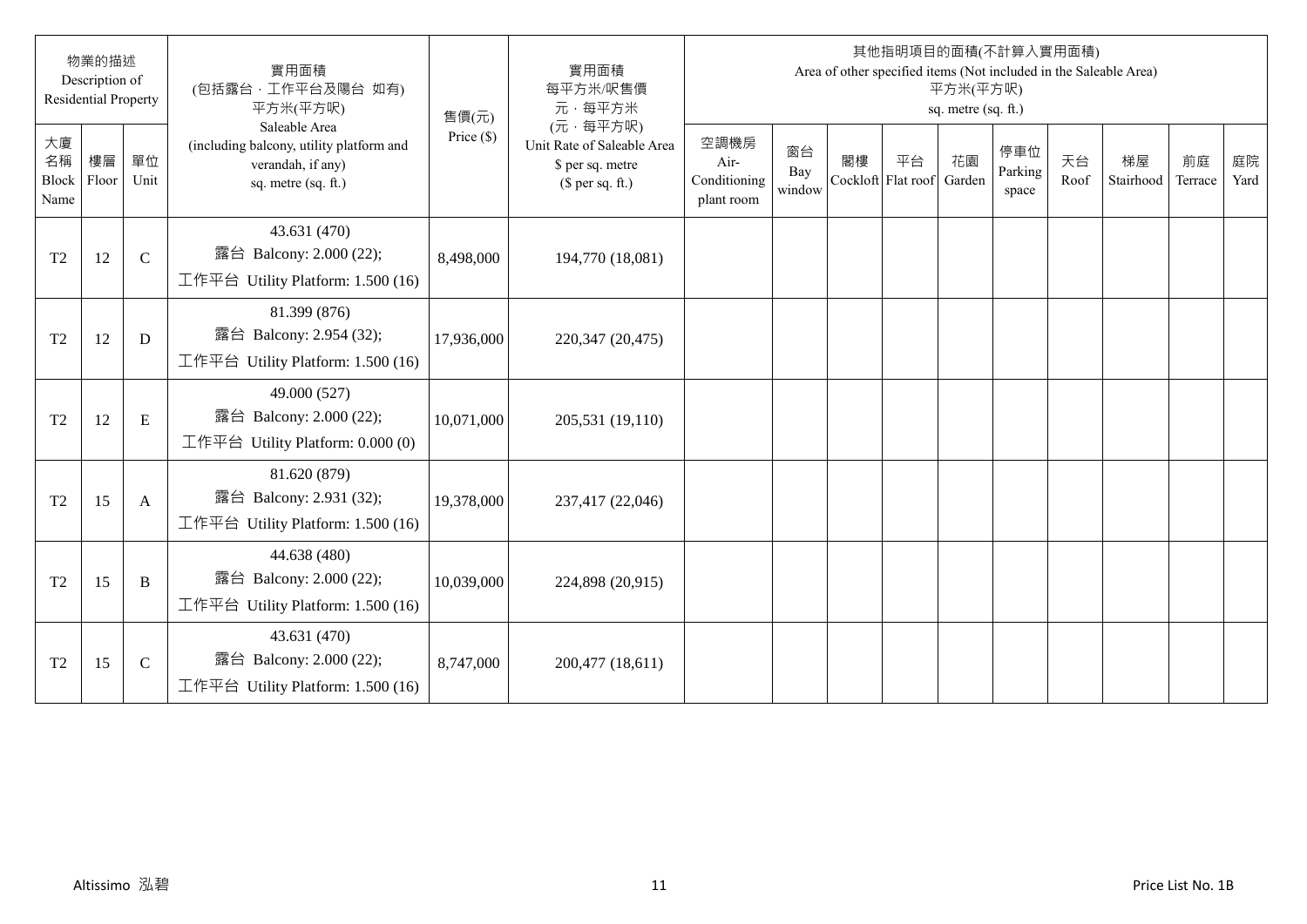|                                  | 物業的描述<br>Description of<br><b>Residential Property</b> |              | 實用面積<br>(包括露台·工作平台及陽台 如有)<br>平方米(平方呎)                                                                 | 售價(元)        | 實用面積<br>每平方米/呎售價<br>元·每平方米                                                     |                                            |                     |                          |    | 平方米(平方呎)<br>sq. metre (sq. ft.) | 其他指明項目的面積(不計算入實用面積)     |            | Area of other specified items (Not included in the Saleable Area) |               |            |
|----------------------------------|--------------------------------------------------------|--------------|-------------------------------------------------------------------------------------------------------|--------------|--------------------------------------------------------------------------------|--------------------------------------------|---------------------|--------------------------|----|---------------------------------|-------------------------|------------|-------------------------------------------------------------------|---------------|------------|
| 大廈<br>名稱<br><b>Block</b><br>Name | 樓層<br>Floor                                            | 單位<br>Unit   | Saleable Area<br>(including balcony, utility platform and<br>verandah, if any)<br>sq. metre (sq. ft.) | Price $(\$)$ | (元·每平方呎)<br>Unit Rate of Saleable Area<br>\$ per sq. metre<br>(\$ per sq. ft.) | 空調機房<br>Air-<br>Conditioning<br>plant room | 窗台<br>Bay<br>window | 閣樓<br>Cockloft Flat roof | 平台 | 花園<br>Garden                    | 停車位<br>Parking<br>space | 天台<br>Roof | 梯屋<br>Stairhood                                                   | 前庭<br>Terrace | 庭院<br>Yard |
| T <sub>2</sub>                   | 15                                                     | D            | 81.399 (876)<br>露台 Balcony: 2.954 (32);<br>工作平台 Utility Platform: 1.500 (16)                          | 18,179,000   | 223,332 (20,752)                                                               |                                            |                     |                          |    |                                 |                         |            |                                                                   |               |            |
| T <sub>2</sub>                   | 15                                                     | ${\bf E}$    | 49.000 (527)<br>露台 Balcony: 2.000 (22);<br>工作平台 Utility Platform: 0.000 (0)                           | 10,259,000   | 209,367 (19,467)                                                               |                                            |                     |                          |    |                                 |                         |            |                                                                   |               |            |
| T <sub>2</sub>                   | 16                                                     | $\, {\bf B}$ | 44.638 (480)<br>露台 Balcony: 2.000 (22);<br>工作平台 Utility Platform: 1.500 (16)                          | 10,223,000   | 229,020 (21,298)                                                               |                                            |                     |                          |    |                                 |                         |            |                                                                   |               |            |
| T <sub>2</sub>                   | 16                                                     | $\mathbf C$  | 43.631 (470)<br>露台 Balcony: 2.000 (22);<br>工作平台 Utility Platform: 1.500 (16)                          | 8,908,000    | 204,167 (18,953)                                                               |                                            |                     |                          |    |                                 |                         |            |                                                                   |               |            |
| T <sub>2</sub>                   | 16                                                     | D            | 81.399 (876)<br>露台 Balcony: 2.954 (32);<br>工作平台 Utility Platform: 1.500 (16)                          | 18,420,000   | 226,293 (21,027)                                                               |                                            |                     |                          |    |                                 |                         |            |                                                                   |               |            |
| T <sub>2</sub>                   | 16                                                     | Ε            | 49.000 (527)<br>露台 Balcony: 2.000 (22);<br>工作平台 Utility Platform: $0.000(0)$                          | 10,447,000   | 213,204 (19,824)                                                               |                                            |                     |                          |    |                                 |                         |            |                                                                   |               |            |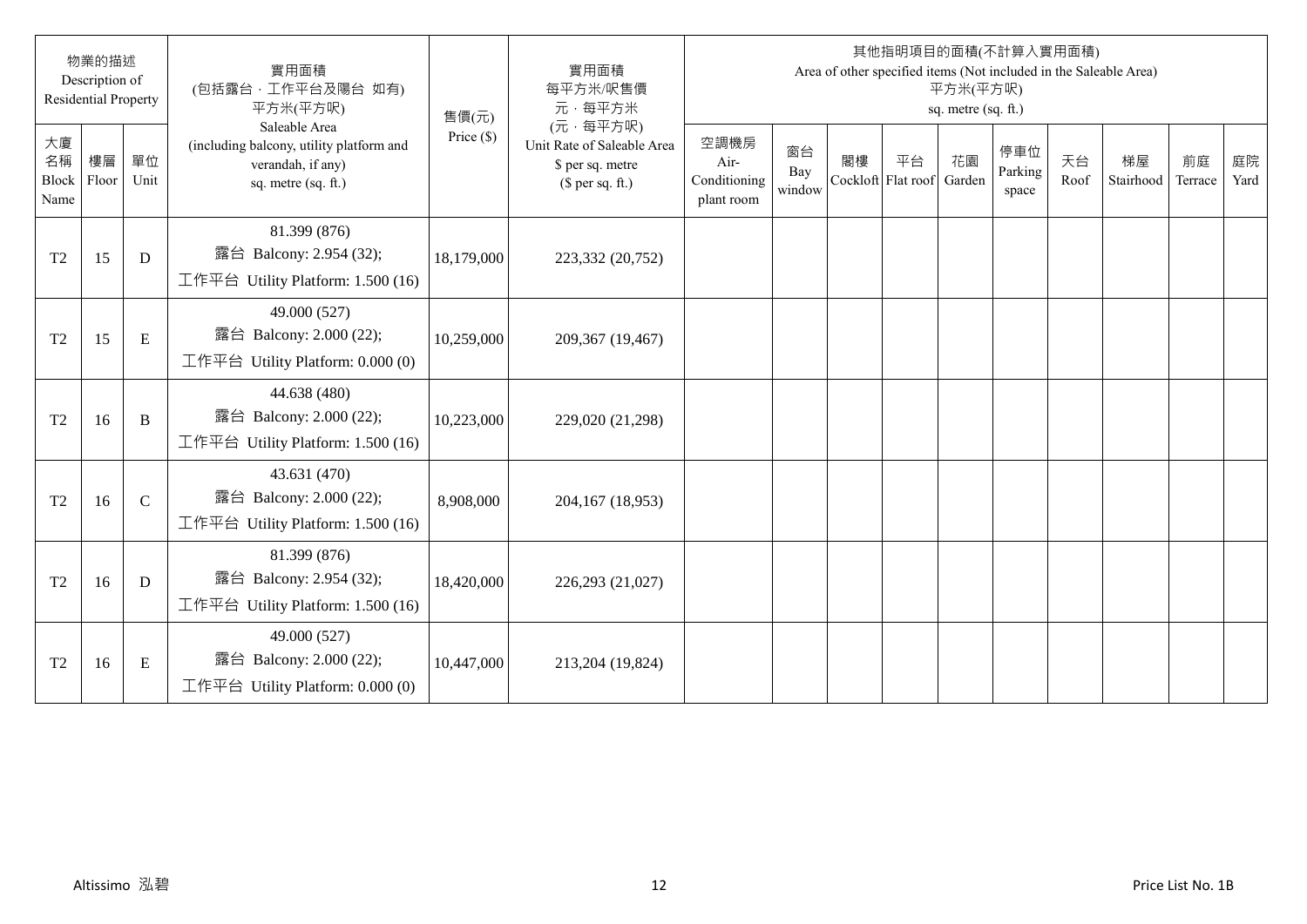|                                  | 物業的描述<br>Description of<br><b>Residential Property</b> |              | 實用面積<br>(包括露台·工作平台及陽台 如有)<br>平方米(平方呎)                                                                 | 售價(元)        | 實用面積<br>每平方米/呎售價<br>元·每平方米                                                     |                                            |                     |                          |               | 平方米(平方呎)<br>sq. metre (sq. ft.) | 其他指明項目的面積(不計算入實用面積)     |            | Area of other specified items (Not included in the Saleable Area) |               |            |
|----------------------------------|--------------------------------------------------------|--------------|-------------------------------------------------------------------------------------------------------|--------------|--------------------------------------------------------------------------------|--------------------------------------------|---------------------|--------------------------|---------------|---------------------------------|-------------------------|------------|-------------------------------------------------------------------|---------------|------------|
| 大廈<br>名稱<br><b>Block</b><br>Name | 樓層<br>Floor                                            | 單位<br>Unit   | Saleable Area<br>(including balcony, utility platform and<br>verandah, if any)<br>sq. metre (sq. ft.) | Price $(\$)$ | (元·每平方呎)<br>Unit Rate of Saleable Area<br>\$ per sq. metre<br>(\$ per sq. ft.) | 空調機房<br>Air-<br>Conditioning<br>plant room | 窗台<br>Bay<br>window | 閣樓<br>Cockloft Flat roof | 平台            | 花園<br>Garden                    | 停車位<br>Parking<br>space | 天台<br>Roof | 梯屋<br>Stairhood                                                   | 前庭<br>Terrace | 庭院<br>Yard |
| T <sub>5</sub>                   |                                                        | $\mathsf{C}$ | 29.552 (318)<br>露台 Balcony: 2.000 (22);<br>工作平台 Utility Platform: $0.000(0)$                          | 6,160,000    | 208,446 (19,371)                                                               |                                            |                     |                          |               |                                 |                         |            |                                                                   |               |            |
| T <sub>5</sub>                   |                                                        | G            | 29.197 (314)<br>露台 Balcony: 2.000 (22);<br>工作平台 Utility Platform: 0.000 (0)                           | 5,962,000    | 204,199 (18,987)                                                               |                                            |                     |                          |               |                                 |                         |            |                                                                   |               |            |
| T <sub>5</sub>                   |                                                        | H            | 48.895 (526)<br>露台 Balcony: 2.000 (22);<br>工作平台 Utility Platform: 0.000 (0)                           | 9,279,000    | 189,774 (17,641)                                                               |                                            |                     |                          | 6.324<br>(68) |                                 |                         |            |                                                                   |               |            |
| T <sub>5</sub>                   |                                                        | $\bf K$      | 28.968 (312)<br>露台 Balcony: 2.000 (22);<br>工作平台 Utility Platform: 0.000 (0)                           | 5,800,000    | 200,221 (18,590)                                                               |                                            |                     |                          |               |                                 |                         |            |                                                                   |               |            |
| T <sub>5</sub>                   | $\overline{2}$                                         | $\mathsf{C}$ | 29.552 (318)<br>露台 Balcony: 2.000 (22);<br>工作平台 Utility Platform: 0.000 (0)                           | 6,203,000    | 209,901 (19,506)                                                               |                                            |                     |                          |               |                                 |                         |            |                                                                   |               |            |
| T <sub>5</sub>                   | $\overline{2}$                                         | G            | 29.197 (314)<br>露台 Balcony: 2.000 (22);<br>工作平台 Utility Platform: $0.000(0)$                          | 6,034,000    | 206,665 (19,217)                                                               |                                            |                     |                          |               |                                 |                         |            |                                                                   |               |            |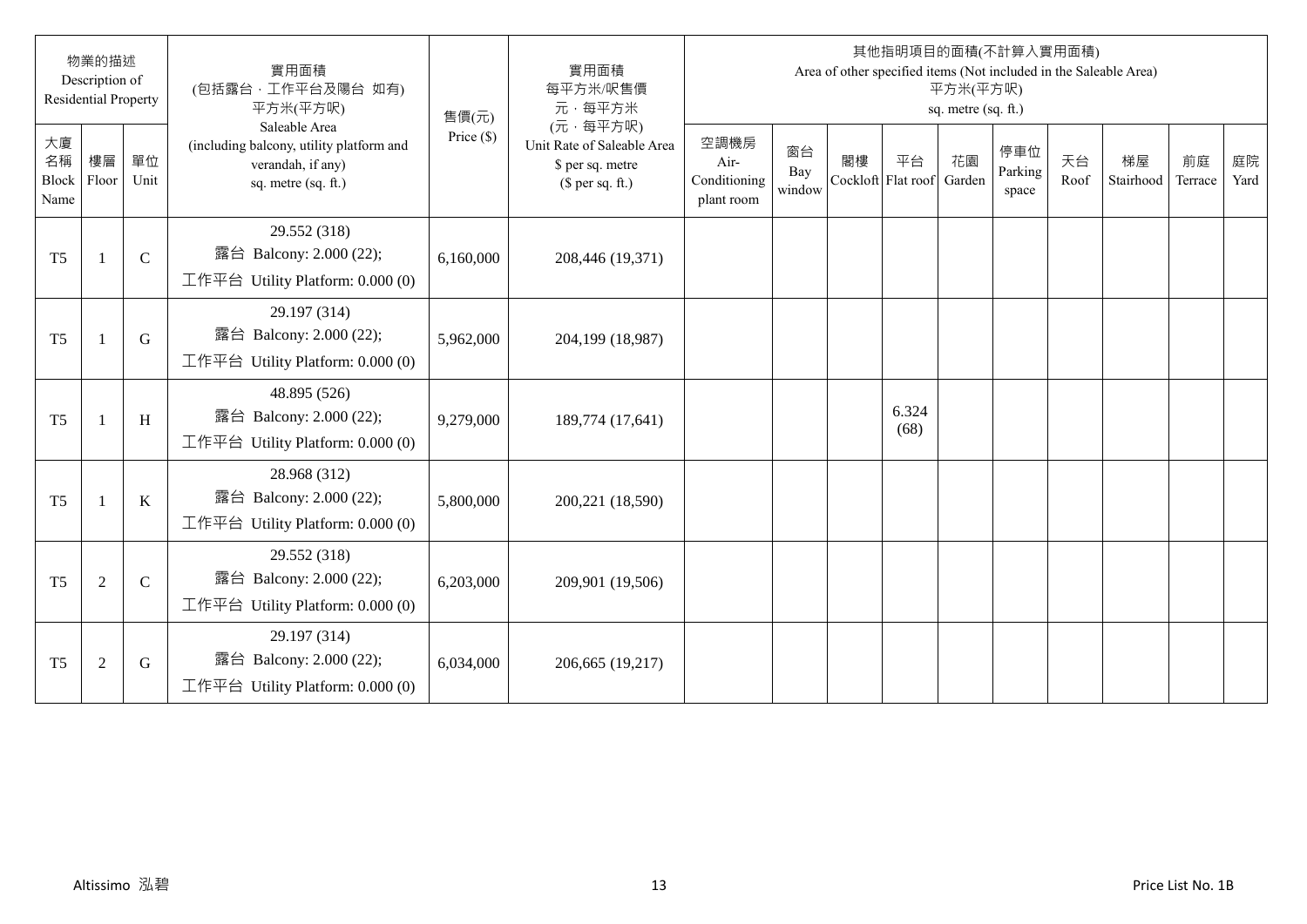|                           | 物業的描述<br>Description of<br><b>Residential Property</b> |               | 實用面積<br>(包括露台·工作平台及陽台 如有)<br>平方米(平方呎)                                                                 | 售價(元)        | 實用面積<br>每平方米/呎售價<br>元·每平方米                                                     |                                            |                     |    |                          | 平方米(平方呎)<br>sq. metre (sq. ft.) | 其他指明項目的面積(不計算入實用面積)     |            | Area of other specified items (Not included in the Saleable Area) |               |            |
|---------------------------|--------------------------------------------------------|---------------|-------------------------------------------------------------------------------------------------------|--------------|--------------------------------------------------------------------------------|--------------------------------------------|---------------------|----|--------------------------|---------------------------------|-------------------------|------------|-------------------------------------------------------------------|---------------|------------|
| 大廈<br>名稱<br>Block<br>Name | 樓層<br>Floor                                            | 單位<br>Unit    | Saleable Area<br>(including balcony, utility platform and<br>verandah, if any)<br>sq. metre (sq. ft.) | Price $(\$)$ | (元·每平方呎)<br>Unit Rate of Saleable Area<br>\$ per sq. metre<br>(\$ per sq. ft.) | 空調機房<br>Air-<br>Conditioning<br>plant room | 窗台<br>Bay<br>window | 閣樓 | 平台<br>Cockloft Flat roof | 花園<br>Garden                    | 停車位<br>Parking<br>space | 天台<br>Roof | 梯屋<br>Stairhood                                                   | 前庭<br>Terrace | 庭院<br>Yard |
| T <sub>5</sub>            | $\sqrt{2}$                                             | $\,$ H        | 48.895 (526)<br>露台 Balcony: 2.000 (22);<br>工作平台 Utility Platform: $0.000(0)$                          | 9,298,000    | 190,163 (17,677)                                                               |                                            |                     |    |                          |                                 |                         |            |                                                                   |               |            |
| T <sub>5</sub>            | 2                                                      | K             | 28.968 (312)<br>露台 Balcony: 2.000 (22);<br>工作平台 Utility Platform: $0.000(0)$                          | 6,086,000    | 210,094 (19,506)                                                               |                                            |                     |    |                          |                                 |                         |            |                                                                   |               |            |
| T <sub>5</sub>            | $\overline{3}$                                         | $\mathcal{C}$ | 29.552 (318)<br>露台 Balcony: 2.000 (22);<br>工作平台 Utility Platform: $0.000(0)$                          | 6,247,000    | 211,390 (19,645)                                                               |                                            |                     |    |                          |                                 |                         |            |                                                                   |               |            |
| T <sub>5</sub>            | $\overline{3}$                                         | G             | 29.197 (314)<br>露台 Balcony: 2.000 (22);<br>工作平台 Utility Platform: 0.000 (0)                           | 6,076,000    | 208, 104 (19, 350)                                                             |                                            |                     |    |                          |                                 |                         |            |                                                                   |               |            |
| T <sub>5</sub>            | $\overline{3}$                                         | H             | 48.895 (526)<br>露台 Balcony: 2.000 (22);<br>工作平台 Utility Platform: 0.000 (0)                           | 9,410,000    | 192,453 (17,890)                                                               |                                            |                     |    |                          |                                 |                         |            |                                                                   |               |            |
| T <sub>5</sub>            | 3                                                      | K             | 28.968 (312)<br>露台 Balcony: 2.000 (22);<br>工作平台 Utility Platform: $0.000(0)$                          | 6,129,000    | 211,578 (19,644)                                                               |                                            |                     |    |                          |                                 |                         |            |                                                                   |               |            |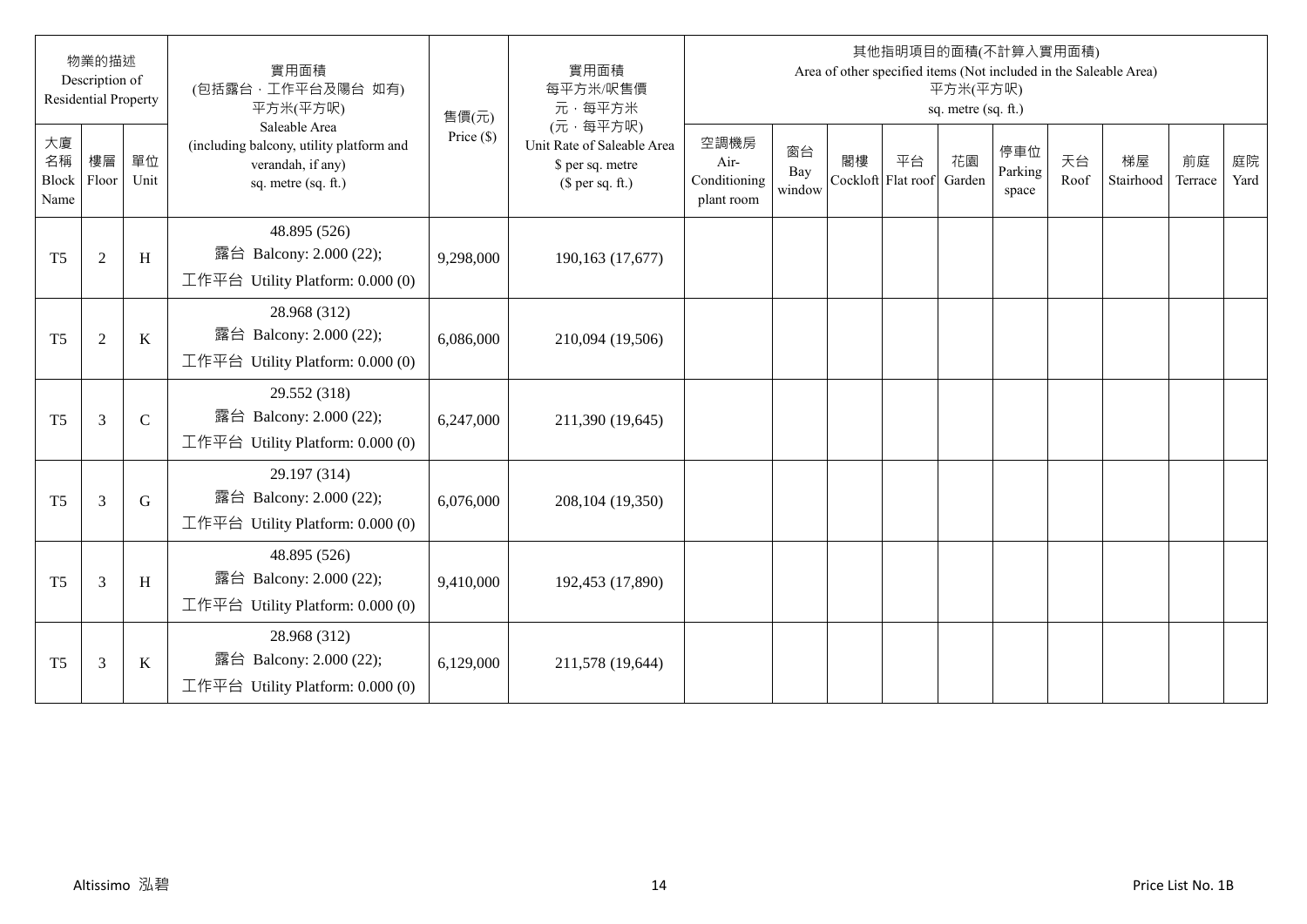|                                  | 物業的描述<br>Description of<br><b>Residential Property</b> |             | 實用面積<br>(包括露台·工作平台及陽台 如有)<br>平方米(平方呎)                                                                 | 售價(元)        | 實用面積<br>每平方米/呎售價<br>元·每平方米                                                     |                                            |                     |                          |    | 平方米(平方呎)<br>sq. metre (sq. ft.) | 其他指明項目的面積(不計算入實用面積)     |            | Area of other specified items (Not included in the Saleable Area) |               |            |
|----------------------------------|--------------------------------------------------------|-------------|-------------------------------------------------------------------------------------------------------|--------------|--------------------------------------------------------------------------------|--------------------------------------------|---------------------|--------------------------|----|---------------------------------|-------------------------|------------|-------------------------------------------------------------------|---------------|------------|
| 大廈<br>名稱<br><b>Block</b><br>Name | 樓層<br>Floor                                            | 單位<br>Unit  | Saleable Area<br>(including balcony, utility platform and<br>verandah, if any)<br>sq. metre (sq. ft.) | Price $(\$)$ | (元·每平方呎)<br>Unit Rate of Saleable Area<br>\$ per sq. metre<br>$$$ per sq. ft.) | 空調機房<br>Air-<br>Conditioning<br>plant room | 窗台<br>Bay<br>window | 閣樓<br>Cockloft Flat roof | 平台 | 花園<br>Garden                    | 停車位<br>Parking<br>space | 天台<br>Roof | 梯屋<br>Stairhood                                                   | 前庭<br>Terrace | 庭院<br>Yard |
| T <sub>5</sub>                   | 5                                                      | $\mathbf C$ | 29.552 (318)<br>露台 Balcony: 2.000 (22);<br>工作平台 Utility Platform: $0.000(0)$                          | 6,290,000    | 212,845 (19,780)                                                               |                                            |                     |                          |    |                                 |                         |            |                                                                   |               |            |
| T <sub>5</sub>                   | 5                                                      | G           | 29.197 (314)<br>露台 Balcony: 2.000 (22);<br>工作平台 Utility Platform: 0.000 (0)                           | 6,119,000    | 209,576 (19,487)                                                               |                                            |                     |                          |    |                                 |                         |            |                                                                   |               |            |
| T <sub>5</sub>                   | 5                                                      | H           | 48.895 (526)<br>露台 Balcony: 2.000 (22);<br>工作平台 Utility Platform: $0.000(0)$                          | 9,428,000    | 192,821 (17,924)                                                               |                                            |                     |                          |    |                                 |                         |            |                                                                   |               |            |
| T <sub>5</sub>                   | 5                                                      | K           | 28.968 (312)<br>露台 Balcony: 2.000 (22);<br>工作平台 Utility Platform: 0.000 (0)                           | 6,171,000    | 213,028 (19,779)                                                               |                                            |                     |                          |    |                                 |                         |            |                                                                   |               |            |
| T <sub>5</sub>                   | 6                                                      | $\mathbf C$ | 29.552 (318)<br>露台 Balcony: 2.000 (22);<br>工作平台 Utility Platform: 0.000 (0)                           | 6,315,000    | 213,691 (19,858)                                                               |                                            |                     |                          |    |                                 |                         |            |                                                                   |               |            |
| T <sub>5</sub>                   | 6                                                      | G           | 29.197 (314)<br>露台 Balcony: 2.000 (22);<br>工作平台 Utility Platform: $0.000(0)$                          | 6,205,000    | 212,522 (19,761)                                                               |                                            |                     |                          |    |                                 |                         |            |                                                                   |               |            |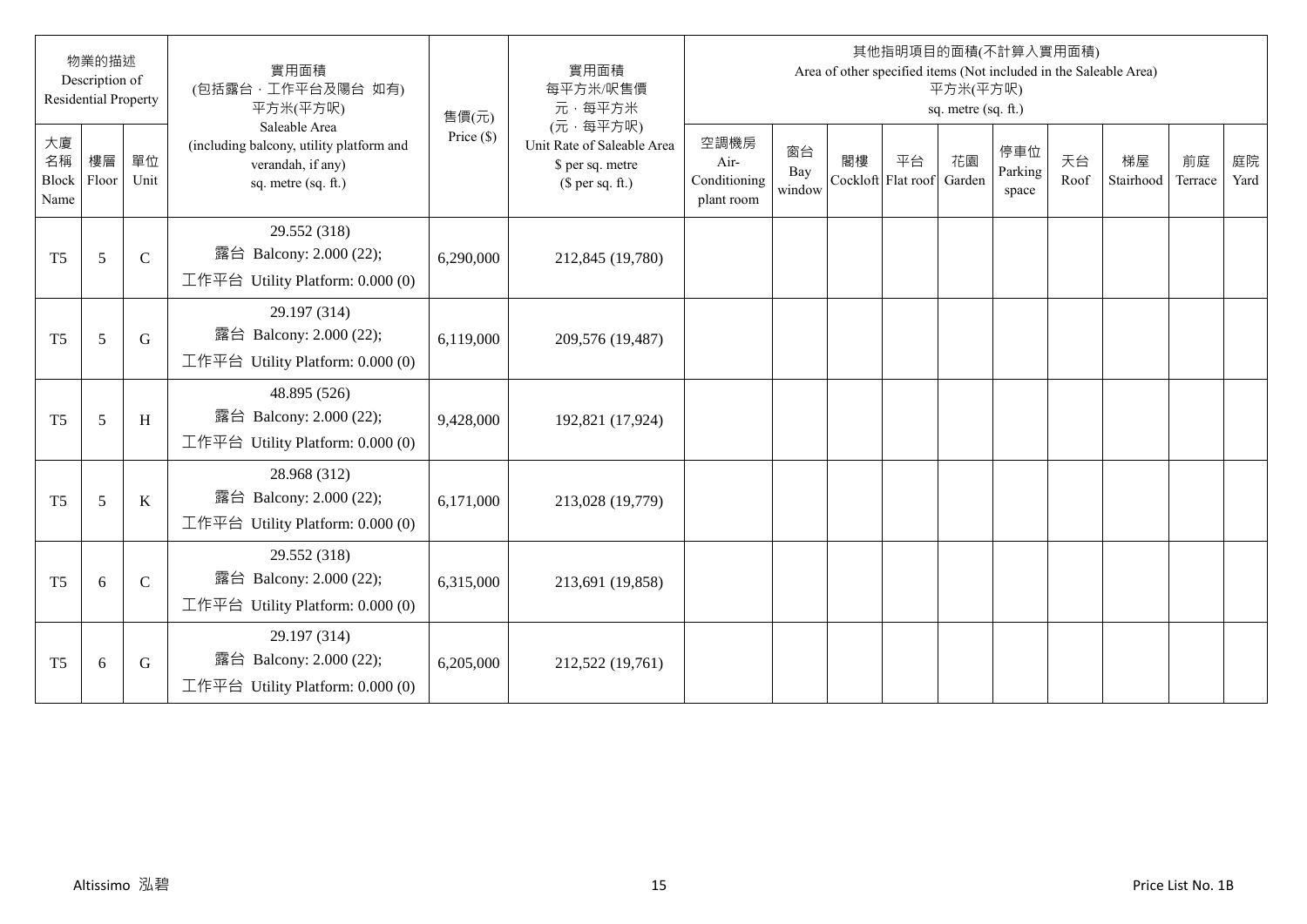|                                  | 物業的描述<br>Description of<br><b>Residential Property</b> |              | 實用面積<br>(包括露台·工作平台及陽台 如有)<br>平方米(平方呎)                                                                 | 售價(元)        | 實用面積<br>每平方米/呎售價<br>元·每平方米                                                     |                                            |                     |                          |    | 平方米(平方呎)<br>sq. metre (sq. ft.) | 其他指明項目的面積(不計算入實用面積)     |            | Area of other specified items (Not included in the Saleable Area) |               |            |
|----------------------------------|--------------------------------------------------------|--------------|-------------------------------------------------------------------------------------------------------|--------------|--------------------------------------------------------------------------------|--------------------------------------------|---------------------|--------------------------|----|---------------------------------|-------------------------|------------|-------------------------------------------------------------------|---------------|------------|
| 大廈<br>名稱<br><b>Block</b><br>Name | 樓層<br>Floor                                            | 單位<br>Unit   | Saleable Area<br>(including balcony, utility platform and<br>verandah, if any)<br>sq. metre (sq. ft.) | Price $(\$)$ | (元·每平方呎)<br>Unit Rate of Saleable Area<br>\$ per sq. metre<br>$$$ per sq. ft.) | 空調機房<br>Air-<br>Conditioning<br>plant room | 窗台<br>Bay<br>window | 閣樓<br>Cockloft Flat roof | 平台 | 花園<br>Garden                    | 停車位<br>Parking<br>space | 天台<br>Roof | 梯屋<br>Stairhood                                                   | 前庭<br>Terrace | 庭院<br>Yard |
| T <sub>5</sub>                   | 6                                                      | $\, {\rm H}$ | 48.895 (526)<br>露台 Balcony: 2.000 (22);<br>工作平台 Utility Platform: $0.000(0)$                          | 9,559,000    | 195,501 (18,173)                                                               |                                            |                     |                          |    |                                 |                         |            |                                                                   |               |            |
| T <sub>5</sub>                   | 6                                                      | $\mathbf K$  | 28.968 (312)<br>露台 Balcony: 2.000 (22);<br>工作平台 Utility Platform: 0.000 (0)                           | 6,196,000    | 213,891 (19,859)                                                               |                                            |                     |                          |    |                                 |                         |            |                                                                   |               |            |
| T <sub>5</sub>                   | $\overline{7}$                                         | $\mathsf{C}$ | 29.552 (318)<br>露台 Balcony: 2.000 (22);<br>工作平台 Utility Platform: $0.000(0)$                          | 6,366,000    | 215,417 (20,019)                                                               |                                            |                     |                          |    |                                 |                         |            |                                                                   |               |            |
| T <sub>5</sub>                   | $7\phantom{.0}$                                        | G            | 29.197 (314)<br>露台 Balcony: 2.000 (22);<br>工作平台 Utility Platform: 0.000 (0)                           | 6,786,000    | 232,421 (21,611)                                                               |                                            |                     |                          |    |                                 |                         |            |                                                                   |               |            |
| T <sub>5</sub>                   | $\overline{7}$                                         | H            | 48.895 (526)<br>露台 Balcony: 2.000 (22);<br>工作平台 Utility Platform: 0.000 (0)                           | 10,017,000   | 204,868 (19,044)                                                               |                                            |                     |                          |    |                                 |                         |            |                                                                   |               |            |
| T <sub>5</sub>                   | $\overline{7}$                                         | K            | 28.968 (312)<br>露台 Balcony: 2.000 (22);<br>工作平台 Utility Platform: $0.000(0)$                          | 6,214,000    | 214,513 (19,917)                                                               |                                            |                     |                          |    |                                 |                         |            |                                                                   |               |            |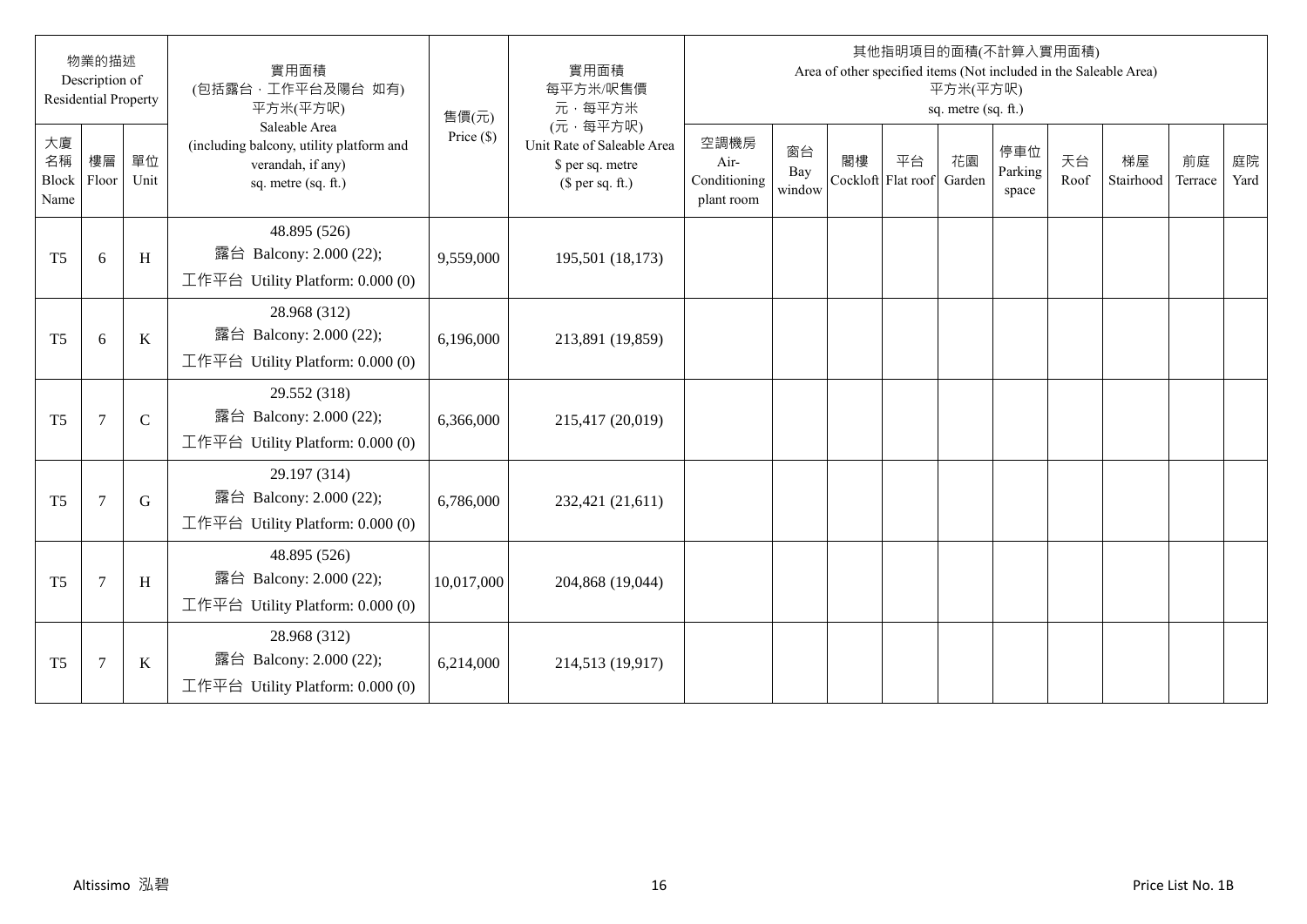|                           | 物業的描述<br>Description of<br><b>Residential Property</b> |              | 實用面積<br>(包括露台·工作平台及陽台 如有)<br>平方米(平方呎)                                                                 | 售價(元)        | 實用面積<br>每平方米/呎售價<br>元·每平方米                                                     |                                            |                     |    |                          | 平方米(平方呎)<br>sq. metre (sq. ft.) | 其他指明項目的面積(不計算入實用面積)     |            | Area of other specified items (Not included in the Saleable Area) |               |            |
|---------------------------|--------------------------------------------------------|--------------|-------------------------------------------------------------------------------------------------------|--------------|--------------------------------------------------------------------------------|--------------------------------------------|---------------------|----|--------------------------|---------------------------------|-------------------------|------------|-------------------------------------------------------------------|---------------|------------|
| 大廈<br>名稱<br>Block<br>Name | 樓層<br>Floor                                            | 單位<br>Unit   | Saleable Area<br>(including balcony, utility platform and<br>verandah, if any)<br>sq. metre (sq. ft.) | Price $(\$)$ | (元·每平方呎)<br>Unit Rate of Saleable Area<br>\$ per sq. metre<br>(\$ per sq. ft.) | 空調機房<br>Air-<br>Conditioning<br>plant room | 窗台<br>Bay<br>window | 閣樓 | 平台<br>Cockloft Flat roof | 花園<br>Garden                    | 停車位<br>Parking<br>space | 天台<br>Roof | 梯屋<br>Stairhood                                                   | 前庭<br>Terrace | 庭院<br>Yard |
| T <sub>5</sub>            | 8                                                      | $\mathsf{C}$ | 29.552 (318)<br>露台 Balcony: 2.000 (22);<br>工作平台 Utility Platform: $0.000(0)$                          | 6,460,000    | 218,598 (20,314)                                                               |                                            |                     |    |                          |                                 |                         |            |                                                                   |               |            |
| T <sub>5</sub>            | 8                                                      | G            | 29.197 (314)<br>露台 Balcony: 2.000 (22);<br>工作平台 Utility Platform: $0.000(0)$                          | 6,982,000    | 239,134 (22,236)                                                               |                                            |                     |    |                          |                                 |                         |            |                                                                   |               |            |
| T <sub>5</sub>            | 8                                                      | H            | 48.895 (526)<br>露台 Balcony: 2.000 (22);<br>工作平台 Utility Platform: $0.000(0)$                          | 10,165,000   | 207,894 (19,325)                                                               |                                            |                     |    |                          |                                 |                         |            |                                                                   |               |            |
| T <sub>5</sub>            | 8                                                      | K            | 28.968 (312)<br>露台 Balcony: 2.000 (22);<br>工作平台 Utility Platform: 0.000 (0)                           | 6,306,000    | 217,688 (20,212)                                                               |                                            |                     |    |                          |                                 |                         |            |                                                                   |               |            |
| T <sub>5</sub>            | 9                                                      | $\mathbf C$  | 29.552 (318)<br>露台 Balcony: 2.000 (22);<br>工作平台 Utility Platform: 0.000 (0)                           | 6,460,000    | 218,598 (20,314)                                                               |                                            |                     |    |                          |                                 |                         |            |                                                                   |               |            |
| T <sub>5</sub>            | 9                                                      | G            | 29.197 (314)<br>露台 Balcony: 2.000 (22);<br>工作平台 Utility Platform: $0.000(0)$                          | 6,982,000    | 239,134 (22,236)                                                               |                                            |                     |    |                          |                                 |                         |            |                                                                   |               |            |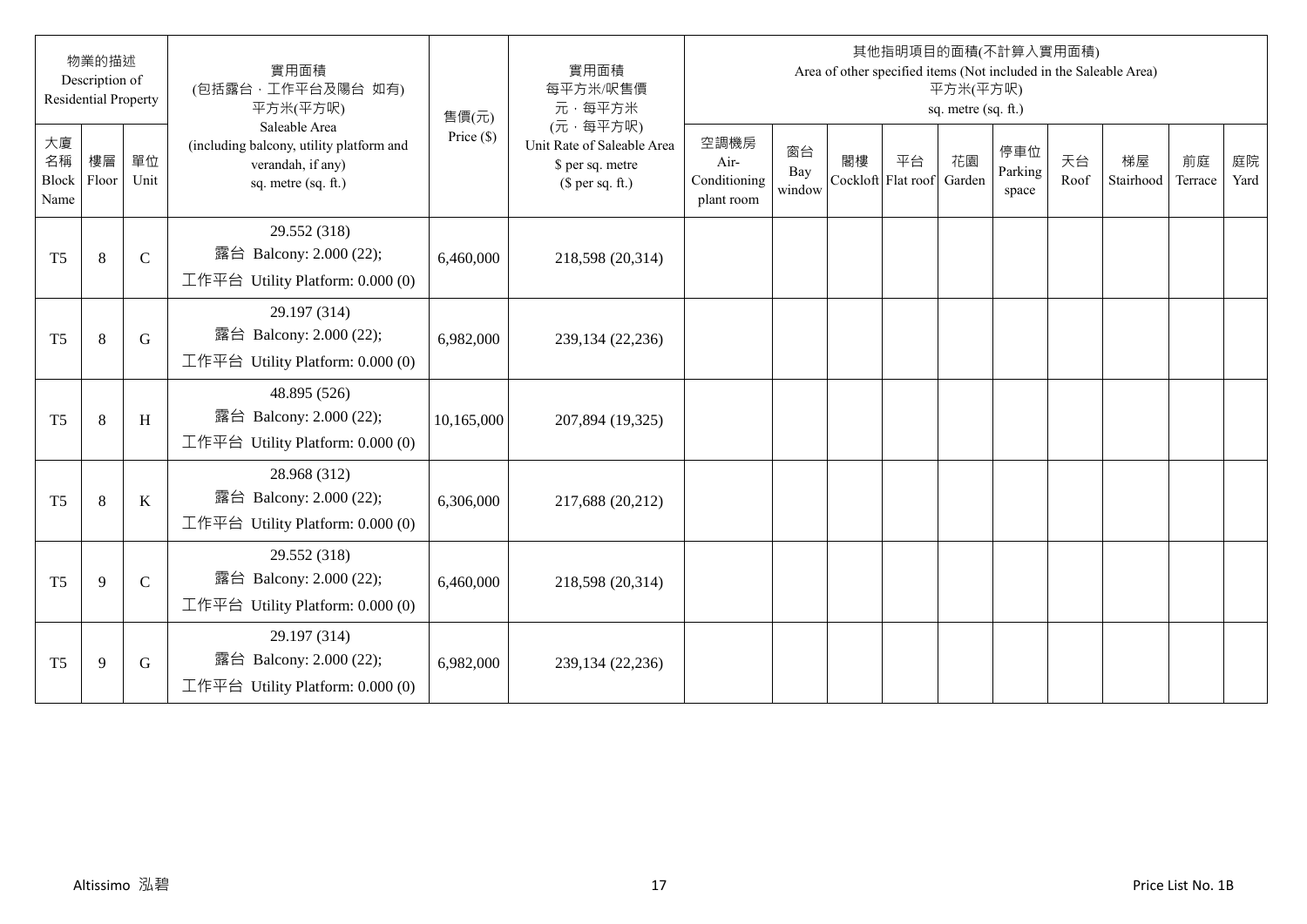|                                  | 物業的描述<br>Description of<br><b>Residential Property</b> |              | 實用面積<br>(包括露台·工作平台及陽台 如有)<br>平方米(平方呎)                                                                 | 售價(元)        | 實用面積<br>每平方米/呎售價<br>元·每平方米                                                     |                                            |                     |                          |    | 平方米(平方呎)<br>sq. metre (sq. ft.) | 其他指明項目的面積(不計算入實用面積)     |            | Area of other specified items (Not included in the Saleable Area) |               |            |
|----------------------------------|--------------------------------------------------------|--------------|-------------------------------------------------------------------------------------------------------|--------------|--------------------------------------------------------------------------------|--------------------------------------------|---------------------|--------------------------|----|---------------------------------|-------------------------|------------|-------------------------------------------------------------------|---------------|------------|
| 大廈<br>名稱<br><b>Block</b><br>Name | 樓層<br>Floor                                            | 單位<br>Unit   | Saleable Area<br>(including balcony, utility platform and<br>verandah, if any)<br>sq. metre (sq. ft.) | Price $(\$)$ | (元·每平方呎)<br>Unit Rate of Saleable Area<br>\$ per sq. metre<br>(\$ per sq. ft.) | 空調機房<br>Air-<br>Conditioning<br>plant room | 窗台<br>Bay<br>window | 閣樓<br>Cockloft Flat roof | 平台 | 花園<br>Garden                    | 停車位<br>Parking<br>space | 天台<br>Roof | 梯屋<br>Stairhood                                                   | 前庭<br>Terrace | 庭院<br>Yard |
| T <sub>5</sub>                   | 9                                                      | H            | 48.895 (526)<br>露台 Balcony: 2.000 (22);<br>工作平台 Utility Platform: 0.000 (0)                           | 10,165,000   | 207,894 (19,325)                                                               |                                            |                     |                          |    |                                 |                         |            |                                                                   |               |            |
| T <sub>5</sub>                   | 9                                                      | $\bf K$      | 28.968 (312)<br>露台 Balcony: 2.000 (22);<br>工作平台 Utility Platform: $0.000(0)$                          | 6,306,000    | 217,688 (20,212)                                                               |                                            |                     |                          |    |                                 |                         |            |                                                                   |               |            |
| T <sub>5</sub>                   | 10                                                     | $\mathsf{C}$ | 29.552 (318)<br>露台 Balcony: 2.000 (22);<br>工作平台 Utility Platform: $0.000(0)$                          | 6,522,000    | 220,696 (20,509)                                                               |                                            |                     |                          |    |                                 |                         |            |                                                                   |               |            |
| T <sub>5</sub>                   | 10                                                     | G            | 29.197 (314)<br>露台 Balcony: 2.000 (22);<br>工作平台 Utility Platform: 0.000 (0)                           | 7,147,000    | 244,785 (22,761)                                                               |                                            |                     |                          |    |                                 |                         |            |                                                                   |               |            |
| T <sub>5</sub>                   | 10                                                     | H            | 48.895 (526)<br>露台 Balcony: 2.000 (22);<br>工作平台 Utility Platform: 0.000 (0)                           | 10,264,000   | 209,919 (19,513)                                                               |                                            |                     |                          |    |                                 |                         |            |                                                                   |               |            |
| T <sub>5</sub>                   | 10                                                     | K            | 28.968 (312)<br>露台 Balcony: 2.000 (22);<br>工作平台 Utility Platform: $0.000(0)$                          | 6,367,000    | 219,794 (20,407)                                                               |                                            |                     |                          |    |                                 |                         |            |                                                                   |               |            |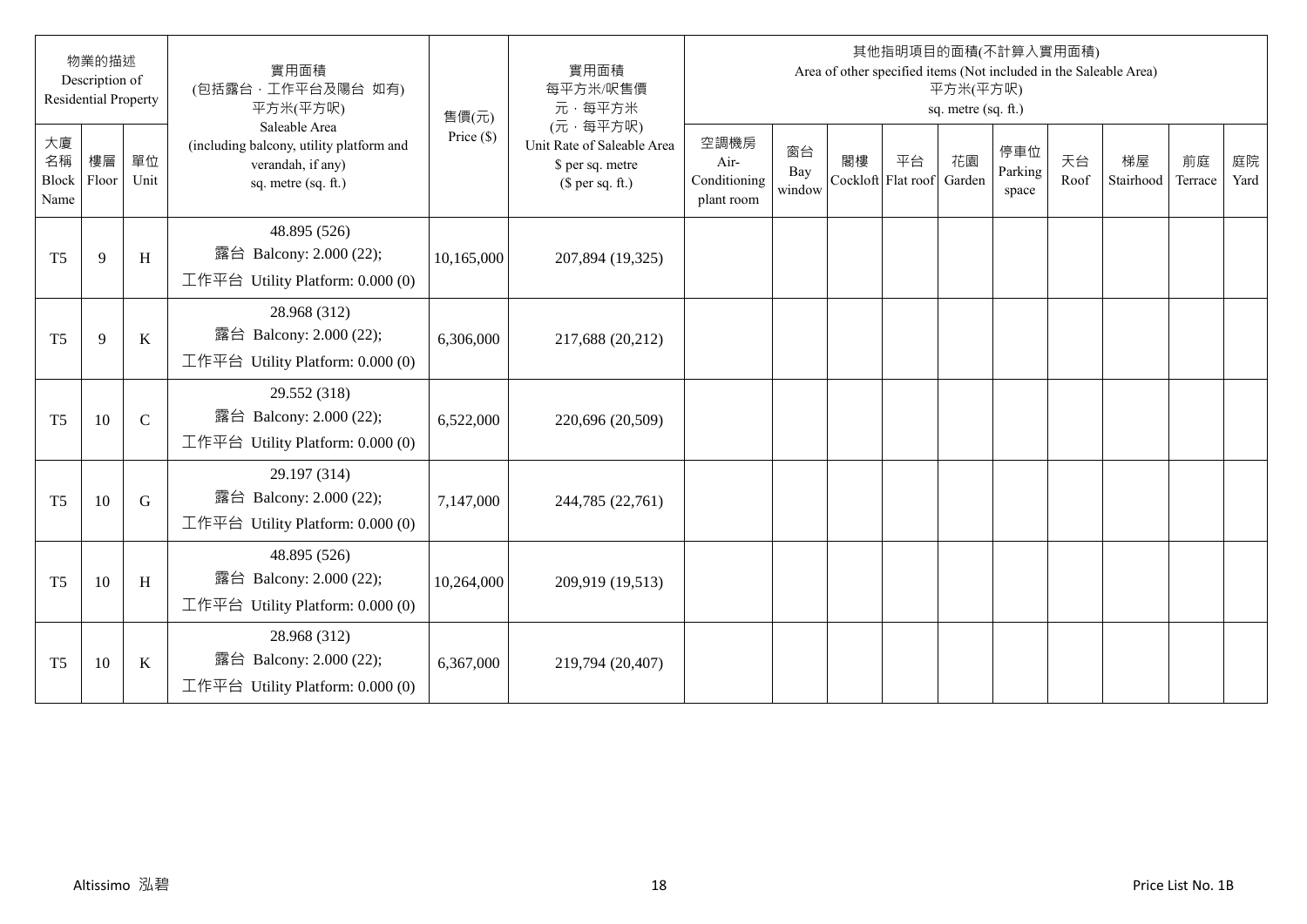|                           | 物業的描述<br>Description of<br><b>Residential Property</b> |              | 實用面積<br>(包括露台·工作平台及陽台 如有)<br>平方米(平方呎)                                                                 | 售價(元)        | 實用面積<br>每平方米/呎售價<br>元·每平方米                                                     |                                            |                     |                          |    | 平方米(平方呎)<br>sq. metre (sq. ft.) | 其他指明項目的面積(不計算入實用面積)     |            | Area of other specified items (Not included in the Saleable Area) |               |            |
|---------------------------|--------------------------------------------------------|--------------|-------------------------------------------------------------------------------------------------------|--------------|--------------------------------------------------------------------------------|--------------------------------------------|---------------------|--------------------------|----|---------------------------------|-------------------------|------------|-------------------------------------------------------------------|---------------|------------|
| 大廈<br>名稱<br>Block<br>Name | 樓層<br>Floor                                            | 單位<br>Unit   | Saleable Area<br>(including balcony, utility platform and<br>verandah, if any)<br>sq. metre (sq. ft.) | Price $(\$)$ | (元·每平方呎)<br>Unit Rate of Saleable Area<br>\$ per sq. metre<br>$$$ per sq. ft.) | 空調機房<br>Air-<br>Conditioning<br>plant room | 窗台<br>Bay<br>window | 閣樓<br>Cockloft Flat roof | 平台 | 花園<br>Garden                    | 停車位<br>Parking<br>space | 天台<br>Roof | 梯屋<br>Stairhood                                                   | 前庭<br>Terrace | 庭院<br>Yard |
| T <sub>5</sub>            | 11                                                     | $\mathbf C$  | 29.552 (318)<br>露台 Balcony: 2.000 (22);<br>工作平台 Utility Platform: $0.000(0)$                          | 6,629,000    | 224,316 (20,846)                                                               |                                            |                     |                          |    |                                 |                         |            |                                                                   |               |            |
| T <sub>5</sub>            | 11                                                     | G            | 29.197 (314)<br>露台 Balcony: 2.000 (22);<br>工作平台 Utility Platform: 0.000 (0)                           | 7,250,000    | 248,313 (23,089)                                                               |                                            |                     |                          |    |                                 |                         |            |                                                                   |               |            |
| T <sub>5</sub>            | 11                                                     | $\, {\rm H}$ | 48.895 (526)<br>露台 Balcony: 2.000 (22);<br>工作平台 Utility Platform: $0.000(0)$                          | 10,412,000   | 212,946 (19,795)                                                               |                                            |                     |                          |    |                                 |                         |            |                                                                   |               |            |
| T <sub>5</sub>            | 11                                                     | $\mathbf K$  | 28.968 (312)<br>露台 Balcony: 2.000 (22);<br>工作平台 Utility Platform: 0.000 (0)                           | 6,459,000    | 222,970 (20,702)                                                               |                                            |                     |                          |    |                                 |                         |            |                                                                   |               |            |
| T <sub>5</sub>            | 12                                                     | $\mathsf{C}$ | 29.552 (318)<br>露台 Balcony: 2.000 (22);<br>工作平台 Utility Platform: 0.000 (0)                           | 6,764,000    | 228,885 (21,270)                                                               |                                            |                     |                          |    |                                 |                         |            |                                                                   |               |            |
| T <sub>5</sub>            | 12                                                     | G            | 29.197 (314)<br>露台 Balcony: 2.000 (22);<br>工作平台 Utility Platform: $0.000(0)$                          | 7,353,000    | 251,841 (23,417)                                                               |                                            |                     |                          |    |                                 |                         |            |                                                                   |               |            |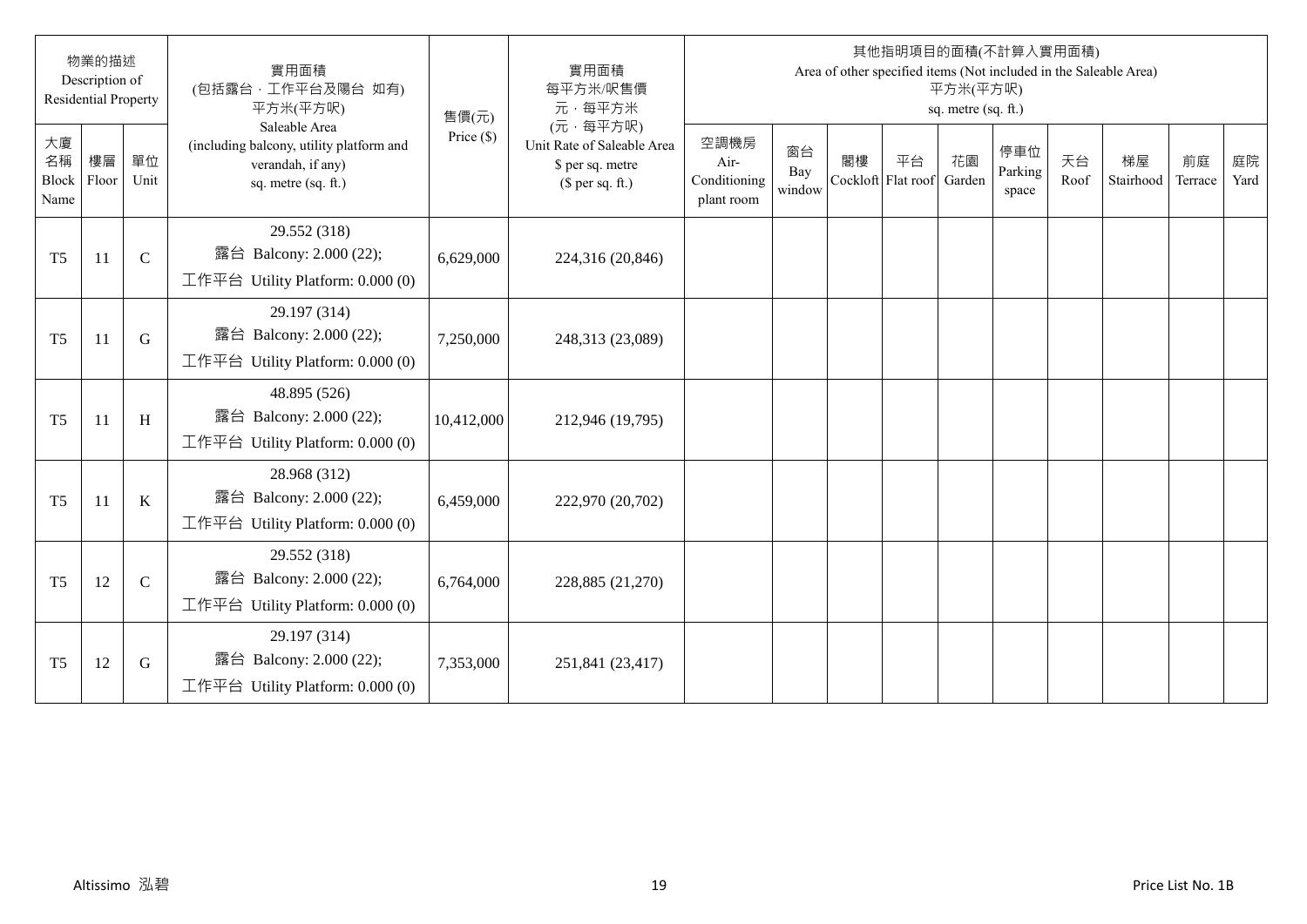|                                   | 物業的描述<br>Description of<br><b>Residential Property</b> |            | 實用面積<br>(包括露台, 工作平台及陽台 如有)<br>平方米(平方呎)                                                                | 售價(元)        | 實用面積<br>每平方米/呎售價<br>元·每平方米                                                     |                                            |                     |    |                          | 平方米(平方呎)<br>sq. metre (sq. ft.) | 其他指明項目的面積(不計算入實用面積)     |            | Area of other specified items (Not included in the Saleable Area) |               |            |
|-----------------------------------|--------------------------------------------------------|------------|-------------------------------------------------------------------------------------------------------|--------------|--------------------------------------------------------------------------------|--------------------------------------------|---------------------|----|--------------------------|---------------------------------|-------------------------|------------|-------------------------------------------------------------------|---------------|------------|
| 大廈<br>名稱<br>Block   Floor<br>Name | 樓層                                                     | 單位<br>Unit | Saleable Area<br>(including balcony, utility platform and<br>verandah, if any)<br>sq. metre (sq. ft.) | Price $(\$)$ | (元·每平方呎)<br>Unit Rate of Saleable Area<br>\$ per sq. metre<br>$$$ per sq. ft.) | 空調機房<br>Air-<br>Conditioning<br>plant room | 窗台<br>Bay<br>window | 閣樓 | 平台<br>Cockloft Flat roof | 花園<br>Garden                    | 停車位<br>Parking<br>space | 天台<br>Roof | 梯屋<br>Stairhood                                                   | 前庭<br>Terrace | 庭院<br>Yard |
| T <sub>5</sub>                    | 12                                                     | H          | 48.895 (526)<br>露台 Balcony: 2.000 (22);<br>工作平台 Utility Platform: $0.000(0)$                          | 10,560,000   | 215,973 (20,076)                                                               |                                            |                     |    |                          |                                 |                         |            |                                                                   |               |            |
| T <sub>5</sub>                    | 12                                                     | K          | 28.968 (312)<br>露台 Balcony: 2.000 (22);<br>工作平台 Utility Platform: $0.000(0)$                          | 6,551,000    | 226,146 (20,997)                                                               |                                            |                     |    |                          |                                 |                         |            |                                                                   |               |            |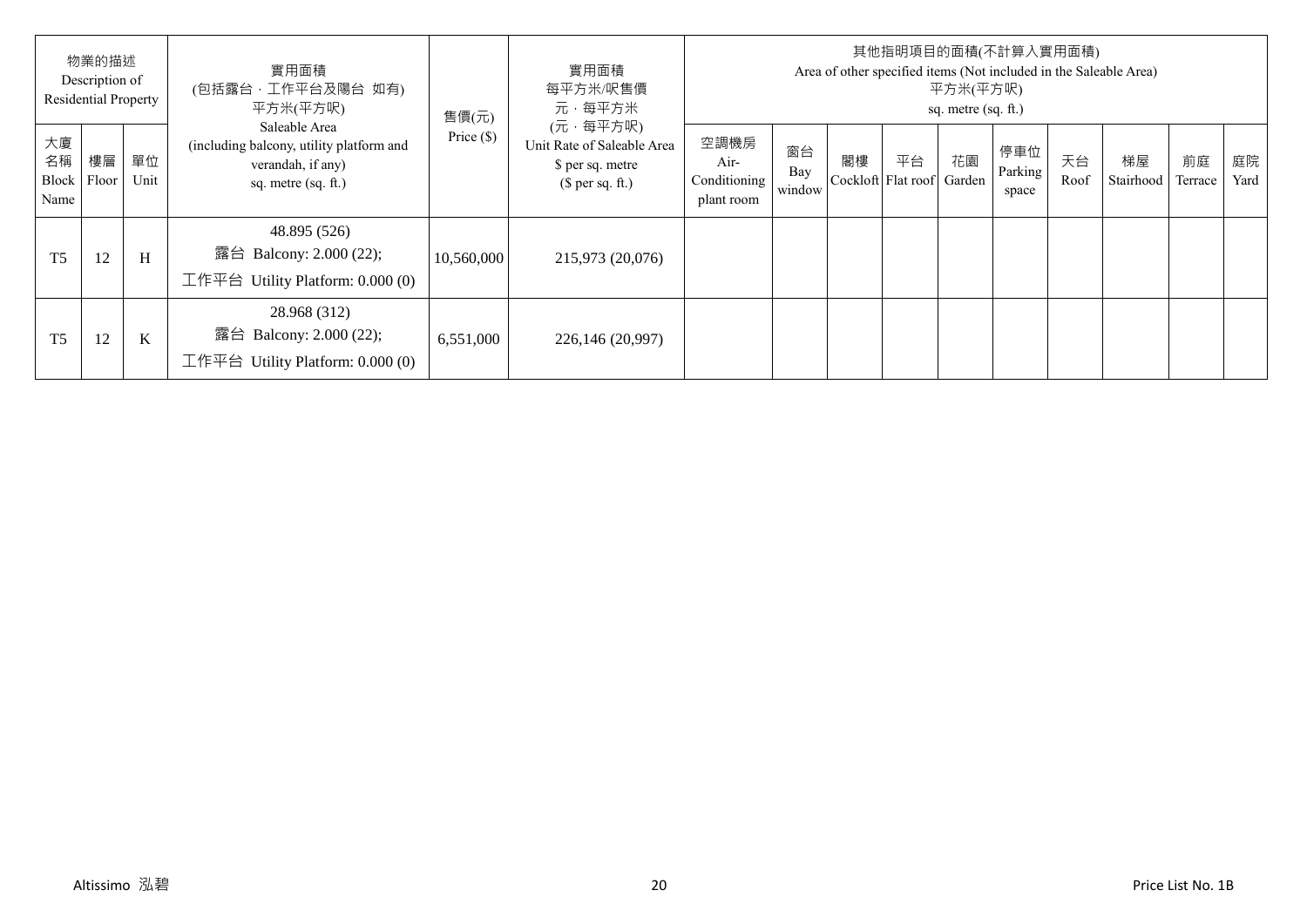## **第三部份:其他資料 Part 3: Other Information**

## (1) 準買家應參閱發展項目的售樓說明書,以了解該項目的資料。

Prospective purchasers are advised to refer to the sales brochure for the development for information on the development.

#### (2) 根據《一手住宅物業銷售條例》第 52(1)條及第 53(2)及(3)條 ,–

According to sections 52(1) and 53(2) and (3) of the Residential Properties (First-hand Sales) Ordinance, –

#### 第 52(1) 條 / Section 52(1)

#### 在某人就指明住宅物業與擁有人訂立臨時買賣合約時,該人須向擁有人支付售價的 5%的臨時訂金。

A preliminary deposit of 5% of the purchase price is payable by a person to the owner on entering into a preliminary agreement for sale and purchase in respect of the specified residential property with the owner.

#### 第 53(2) 條 / Section 53(2)

如某人於某日期訂立臨時買賣合約,並於該日期後的 5 個工作日內,就有關住宅物業簽立買賣合約,則擁有人必須在該日期後的 8 個工作日內,簽立該買賣合約。 If a person executes an agreement for sale and purchase in respect of the residential property within 5 working days after the date on which the person enters into the preliminary agreement for sale and purchase, the owner must execute the agreement for sale and purchase within 8 working days after that date.

#### 第 53(3) 條 / Section 53(3)

如某人於某日期訂立臨時買賣合約時,但沒有於該日期後的 5 個工作日內,就有關住宅物業簽立買賣合約,則 – (i) 該臨時合約即告終止;(ii) 有關的臨時訂金即予沒收;及 (iii) 擁

### 有人不得就該人沒有簽立買賣合約而針對該人提出進一步申索。

If a person does not execute an agreement for sale and purchase in respect of the residential property within 5 working days after the date on which the person enters into the preliminary agreement for sale and purchase-

(i) the preliminary agreement is terminated; (ii) the preliminary deposit is forfeited; and (iii) the owner does not have any further claim against the person for the failure.

#### (3) 實用面積及屬該住宅物業其他指明項目的面積是按《一手住宅物業銷售條例》第 8 條及附表二第 2 部的計算得出的。

The saleable area and area of other specified items of the residential property are calculated in accordance with section 8 and Part 2 of Schedule 2 to the Residential Properties(First-hand Sales) Ordinance.

- 
- (4) (i) 註:在第(4)段中: (a) 「售價」指本價單第二部份中所列之住宅物業的售價,而「成交金額」指將於臨時合約中訂明的住宅物業的實際售價。因應不同支付條款 及/或折扣按售價計算得出之價目,皆以進位到最接近的千位數作為成交金額。
	- (b) 「工作日」按《一手住宅物業銷售條例》第 2(1)條所定義。
	- (c) 「臨時合約」指臨時買賣合約。
	- $(d)$ 「正式合約」指正式買賣合約。

#### Note: In paragraph (4): (a)

"price" means the price of the residential property set out in Part 2 of this price list, and "transaction price" means the actual price of the residential property to be set out in PASP. The price obtained after applying the relevant terms of payment and/or applicable discount(s) on the price will be rounded up to the nearest thousand to determine the transaction price.

- $(h)$ "working day" shall be as defined in section 2(1) of the Residential Properties (First-hand Sales) Ordinance.
- $(c)$ "PASP" means the Preliminary Agreement for Sale and Purchase.
- (d) "ASP" means the Agreement for Sale and Purchase.

#### 於簽署臨時合約時,買方須繳付相等於成交金額的 5%作為臨時訂金,請帶備港幣\$100,000 銀行本票以支付部份臨時訂金,抬頭請寫「的近律師行」或"Deacons"。請另備 支票以繳付臨時訂金之餘額。

The purchasers shall pay the preliminary deposit equivalent to 5% of the transaction price upon signing of the PASP. Please bring along a cashiers' order of HK\$100,000 made payable to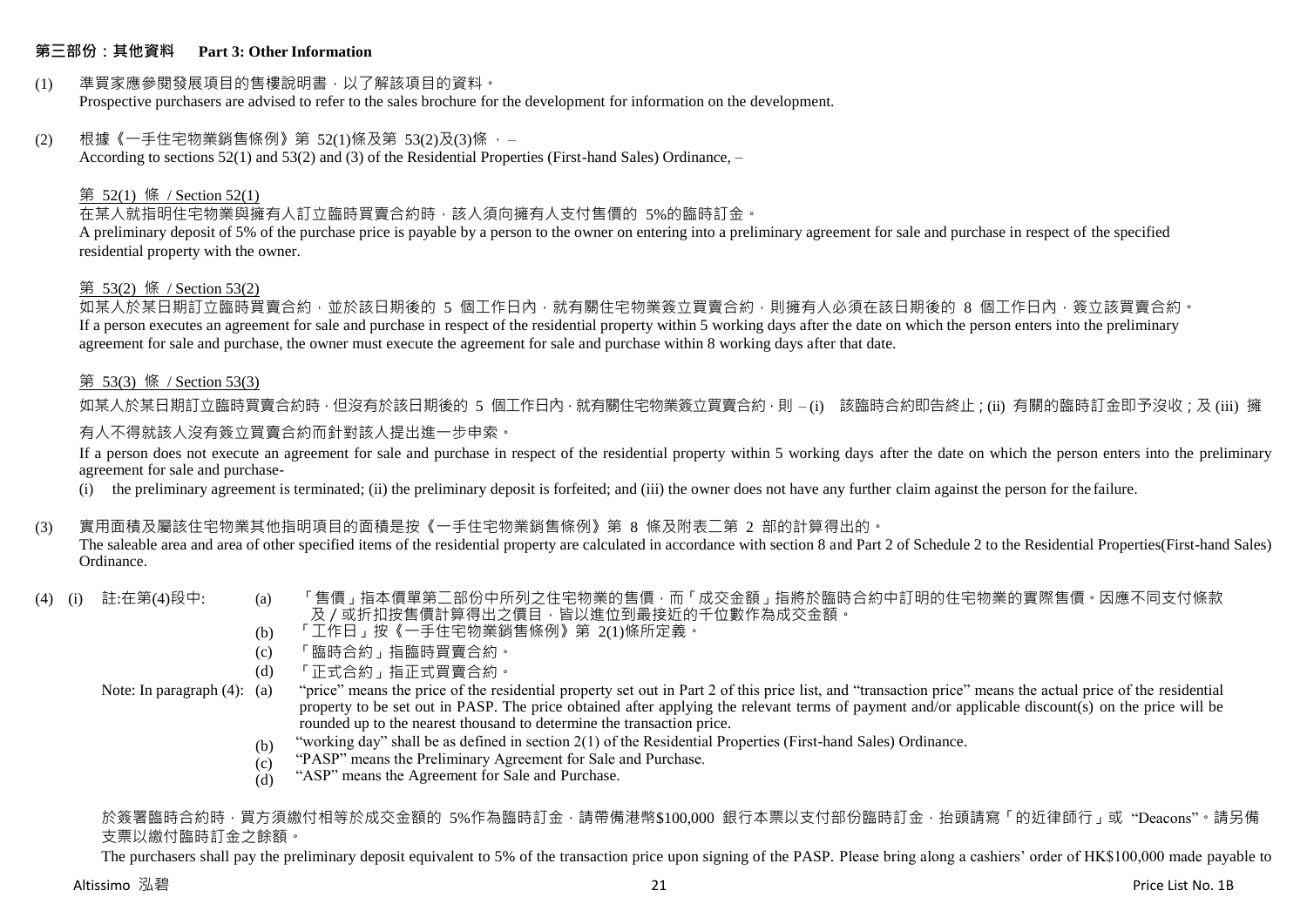"Deacons" for payment of part of the preliminary deposit. Please also bring along a cheque for payment of the balance of the preliminary deposit.

## **支付條款 Terms of Payment**

### (A) 120 天現金優惠付款計劃 120-day Cash Payment Plan (照售價減 10%) (10% discount from the price)

- (1) 買方須於簽署臨時合約時繳付相等於成交金額 5%作為臨時訂金。買方須於簽署臨時合約後 5 個工作日內簽署正式合約。 The purchaser shall pay the preliminary deposit equivalent to 5% of the transaction price upon signing of the PASP. The ASP shall be signed by the purchaser within 5 working days after signing of the PASP.
- (2) 買方簽署臨時合約後 30 天內再付成交金額 5%作為加付訂金。 A further 5% of the transaction price being further deposit shall be paid by the purchaser within 30 days after signing of the PASP.
- (3) 成交金額90%即成交金額餘款於買方簽署臨時合約後120 天內或於賣方就其有能力將有關住宅物業有效地轉讓予買方一事向買方發出書面通知的日期後的14 日內 由買方付清,以較早者為準。

90% of the transaction price being balance of the transaction price shall be paid by the purchaser within 120 days after signing of the PASP or within 14 days after the date of written notification to the purchaser that the vendor is in a position validly to assign the relevant residential property to the purchaser, whichever is earlier.

- (A1) 500 天輕鬆付款計劃 500-day Easy Payment Plan (照售價減 8%) (8% discount from the price)
	- (1) 買方須於簽署臨時合約時繳付相等於成交金額 5%作為臨時訂金。買方須於簽署臨時合約後 5 個工作日內簽署正式合約。 The purchaser shall pay the preliminary deposit equivalent to 5% of the transaction price upon signing of the PASP. The ASP shall be signed by the purchaser within 5 working days after signing of the PASP.
	- (2) 買方簽署臨時合約後 30 天內再付成交金額 5%作為加付訂金。 A further 5% of the transaction price being further deposit shall be paid by the purchaser within 30 days after signing of the PASP.
	- (3) 買方簽署臨時合約後 120 天內再付成交金額 1%作為部份成交金額。 A further 1% of the transaction price being part payment of the transaction price shall be paid by the purchaser within 120 days after signing of the PASP.
	- (4) 買方簽署臨時合約後 180 天內再付成交金額 1%作為部份成交金額。 A further 1% of the transaction price being part payment of the transaction price shall be paid by the purchaser within 180 days after signing of the PASP.
	- (5) 買方簽署臨時合約後 240 天內再付成交金額 1%作為部份成交金額。 A further 1% of the transaction price being part payment of the transaction price shall be paid by the purchaser within 240 days after signing of the PASP.
	- (6) 買方簽署臨時合約後 300 天內再付成交金額 1%作為部份成交金額。 A further 1% of the transaction price being part payment of the transaction price shall be paid by the purchaser within 300 days after signing of the PASP.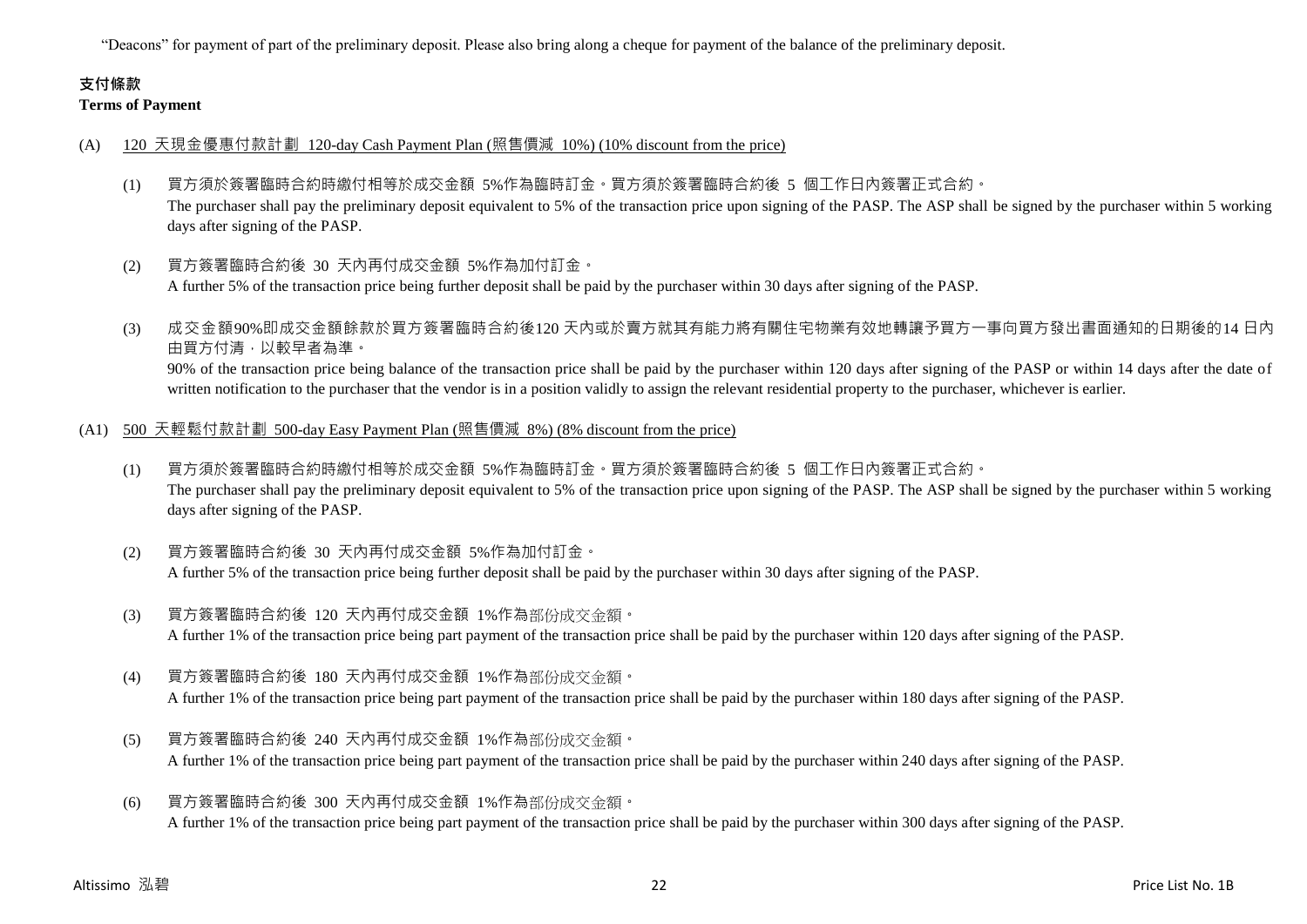- (7) 買方簽署臨時合約後 360 天內再付成交金額 1%作為部份成交金額。 A further 1% of the transaction price being part payment of the transaction price shall be paid by the purchaser within 360 days after signing of the PASP.
- (8) 成交金額 85%即成交金額餘款於於買方簽署臨時合約後 500 天內或於賣方就其有能力將有關住宅物業有效地轉讓予買方一事向買方發出通知的日期後的 14 日內 由買方付清,以較早者為準。

85% of the transaction price being balance of the transaction price shall be paid by the purchaser within 500 days after signing of the PASP or within 14 days after the date of notification to the purchaser that the vendor is in a position validly to assign the relevant residential property to the purchaser, whichever is earlier.

## (A2) 150 天優越按揭付款計劃 150-day Prestige Mortgage Payment Plan (照售價減 6%) (6% discount from the price)

## **只適用於以本付款計劃簽署臨時買賣合約購買下列任何住宅物業。**

#### **Only applicable to the purchasers signing PASPs with this payment plan to purchase any of the following residential properties**

| 大廈名稱 Block Name | 樓層 Floor                                   | 單位 Unit |
|-----------------|--------------------------------------------|---------|
| 第2座 Tower 2     | 15, 12, 11, 10, 9                          |         |
|                 | 16, 15, 12, 11, 10, 9, 8, 7                |         |
|                 | 16.15                                      |         |
|                 | 16, 15, 12, 11, 10, 9, 8                   |         |
|                 | 16, 15, 12, 11, 10, 9, 8, 7, 6, 5, 3, 2, 1 |         |
| 第5座 Tower 5     | 12, 11, 10, 9, 8, 7, 6, 5, 3, 2, 1         |         |

## (1) 買方須於簽署臨時合約時繳付相等於成交金額 5%作為臨時訂金。買方須於簽署臨時合約後 5 個工作日內簽署正式合約。

The purchaser shall pay the preliminary deposit equivalent to 5% of the transaction price upon signing of the PASP. The ASP shall be signed by the purchaser within 5 working days after signing of the PASP.

## (2) 買方簽署臨時合約後 30 天內再付成交金額 5%作為加付訂金。

A further 5% of the transaction price being further deposit shall be paid by the purchaser within 30 days after signing of the PASP.

(3) 成交金額90%即成交金額餘款於買方簽署臨時合約後150 天內或於賣方就其有能力將有關住宅物業有效地轉讓予買方一事向買方發出書面通知的日期後的14 日內 由買方付清,以較早者為準。

90% of the transaction price being balance of the transaction price shall be paid by the purchaser within 150 days after signing of the PASP or within 14 days after the date of written notification to the purchaser that the vendor is in a position validly to assign the relevant residential property to the purchaser, whichever is earlier.

## **本付款計劃提供「成交金額 75%第一按揭」安排,該安排詳情見第 (4)(iii)(b)段。**

## **The arrangements of "First Mortgage for 75% of the transaction price" will be provided under this payment plan. Please see paragraph (4)(iii)(b) for the details of that arrangement.**

## (B) 建築期付款計劃 Stage Payment Plan (照售價) (The price)

(1) 買方須於簽署臨時合約時繳付相等於成交金額 5%作為臨時訂金。買方須於簽署臨時合約後 5 個工作日內簽署正式合約。 The purchaser shall pay the preliminary deposit equivalent to 5% of the transaction price upon signing of the PASP. The ASP shall be signed by the purchaser within 5 working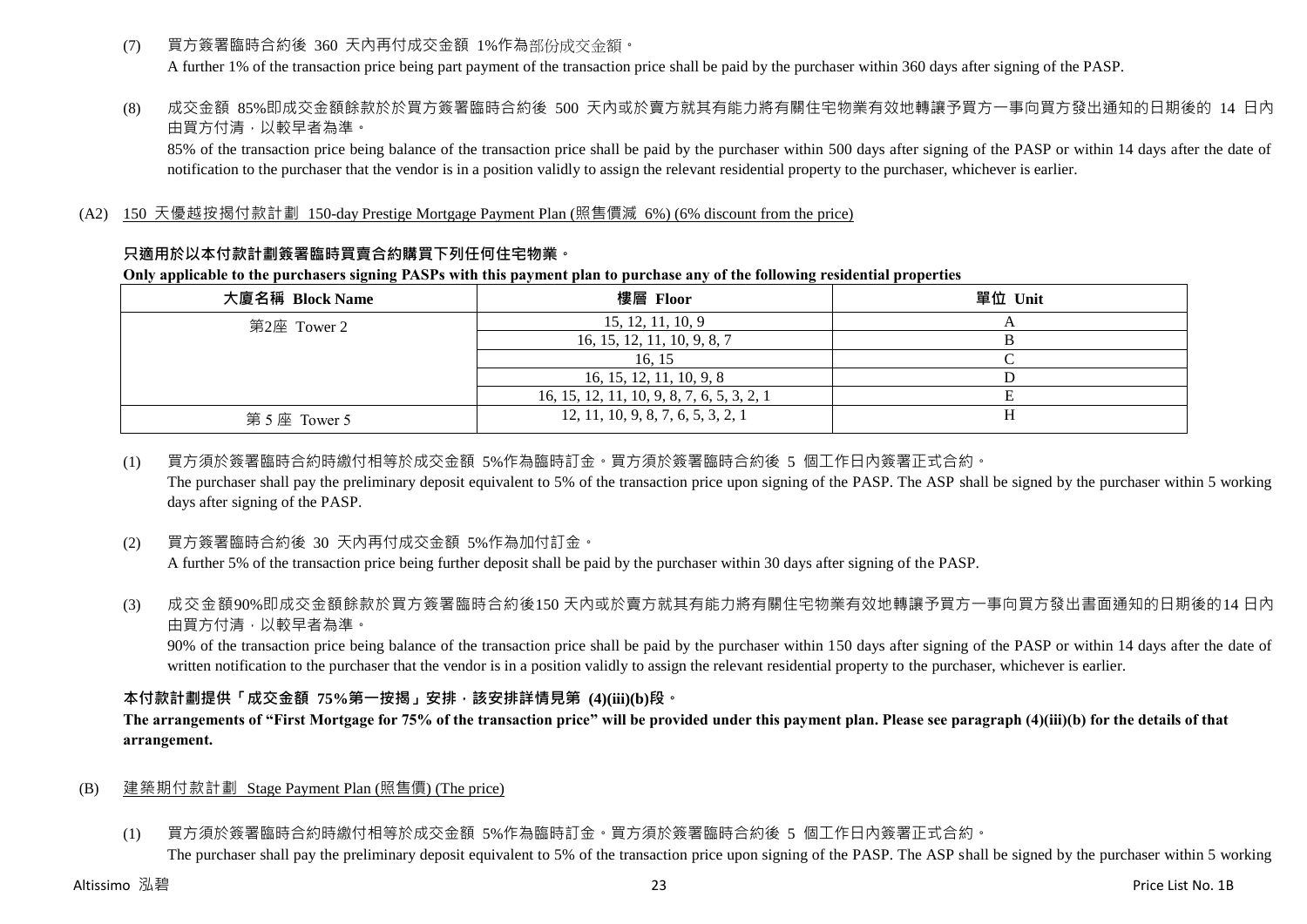days after signing of the PASP.

(2) 買方簽署臨時合約後 30 天內再付成交金額 5%作為加付訂金。

A further 5% of the transaction price being further deposit shall be paid by the purchaser within 30 days after signing of the PASP.

(3) 買方簽署臨時合約後 90 天內再付成交金額 5%作為部份成交金額。

A further 5% of the transaction price being part payment of the transaction price shall be paid by the purchaser within 90 days after signing of the PASP.

(4) 成交金額 85%即成交金額餘款於賣方就其有能力將有關住宅物業有效地轉讓予買方一事向買方發出書面通知的日期後的 14 日內由買方付清。

85% of the transaction price being balance of the transaction price shall be paid by the purchaser within 14 days after the date of written notification to the purchaser that the vendor is in a position validly to assign the relevant residential property to the purchaser.

選擇此付款計劃之買方如提前於正式合約訂明的付款限期日之前付清成交金額餘款,可獲賣方根據以下列表送出的提前付清樓價現金回贈(「提前付清樓價現金回贈」)。 If the purchaser choose(s) this payment plan, and settles the balance of the transaction price earlier than the due date of payment specified in the ASP, the purchaser shall be entitled to the early settlement cash rebate ("Early Settlement Cash Rebate") offered by the vendor according to the table below.

| 付清成交金額餘款之日期                                                | 提前付清樓價現金回贈之金額                              |
|------------------------------------------------------------|--------------------------------------------|
| Date of settlement of the balance of the transaction price | The amount of Early Settlement Cash Rebate |
| 簽署臨時合約的日期後 120 日內                                          | 成交金額 11%                                   |
| Within 120 days after the date of signing of the PASP      | 11% of the transaction price               |
| 簽署臨時合約的日期後 180 日內                                          | 成交金額 9%                                    |
| Within 180 days after the date of signing of the PASP      | 9% of the transaction price                |
| 簽署臨時合約的日期後 240 日內                                          | 成交金額 8%                                    |
| Within 240 days after the date of signing of the PASP      | 8% of the transaction price                |
| 簽署臨時合約的日期後 300 日內                                          | 成交金額 7%                                    |
| Within 300 days after the date of signing of the PASP      | 7% of the transaction price                |
| 簽署臨時合約的日期後 360 日內                                          | 成交金額 6%                                    |
| Within 360 days after the date of signing of the PASP      | 6% of the transaction price                |
| 簽署臨時合約的日期後 420 日內                                          | 成交金額 5%                                    |
| Within 420 days after the date of signing of the PASP      | 5% of the transaction price                |
| 簽署臨時合約的日期後 480 日內                                          | 成交金額 4%                                    |
| Within 480 days after the date of signing of the PASP      | 4% of the transaction price                |
| 簽署臨時合約的日期後 540 日內                                          | 成交金額 3%                                    |
| Within 540 days after the date of signing of the PASP      | 3% of the transaction price                |
| 簽署臨時合約的日期後 600 日內                                          | 成交金額 2%                                    |
| Within 600 days after the date of signing of the PASP      | 2% of the transaction price                |
| 簽署臨時合約的日期後 660 日內                                          | 成交金額 1%                                    |
| Within 660 days after the date of signing of the PASP      | 1% of the transaction price                |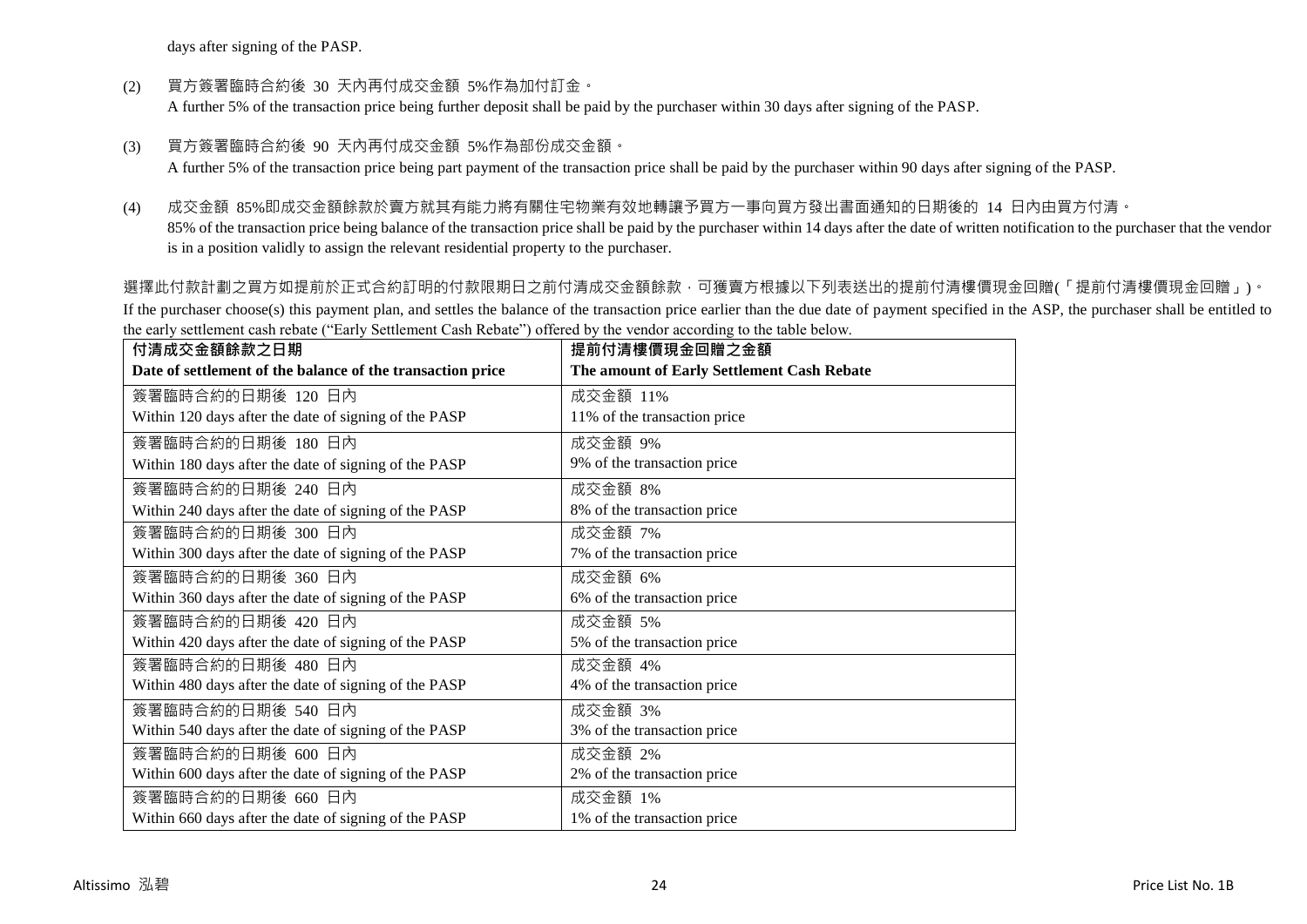買方須於擬定提前付清成交金額餘款的日期前最少 30 日,以書面通知賣方其擬定提前付清成交金額餘款的日期,並向賣方提出書面申請「提前付清樓價現金回贈」。賣方 將在收妥並核實買方就有關申請提交的所有資料後,在有關指明住宅物業的買賣成交日期後的 30 日內,將相關金額之「提前付清樓價現金回贈」支付予買方指定的於香港 開設的銀行戶口或按賣方認為適合的方式回贈予買方。

The purchaser shall inform the Vendor in writing the proposed date of early settlement of balance of transaction price and submit written application for the "Early Settlement Cash Rebate" at least 30 days before the proposed date of early settlement of balance of transaction price. Upon the Vendor's receipt and verification of all information submitted by the purchaser in support of the application, the Vendor will, within 30 days after the date of completion of sale and purchase of the relevant specified residential property, pay the relevant "Early Settlement Cash Rebate" into the bank account in Hong Kong as specified by the purchaser or in such manner as the Vendor may consider appropriate.

此「提前付清樓價現金回贈」僅屬於有關買方,並僅供買方享用及獲得。此「提前付清樓價現金回贈」不得轉讓,亦不可轉移,並受其他條款及細則約束。

The "Early Settlement Cash Rebate" is personal to the purchaser and is to be enjoyed by the purchaser only. The "Early Settlement Cash Rebate" is non-assignable, non-transferable and subject to other terms and conditions.

付清成交金額餘款日期以賣方代表律師收到所有成交金額餘款日期為準。如上表中訂明的付清成交金額餘款的期間的最後一日不是工作日,則該期限的最後一日視為下一 個工作日。

The due date of payment of the balance of transaction price shall be the date on which all the balance of transaction price is received by the vendor's solicitors. If the last day of the period of settlement of the balance of transaction price as set out in the table above is not a working day, the last day of that period shall be deemed to be the next working day.

本優惠受相關交易文件條款及條件限制。

This benefit is subject to the terms and conditions of the relevant transaction documents.

## (C) 輕鬆建築期付款計劃 Relax Stage Payment Plan (照售價減 7%) (7% discount from the price)

(1) 買方須於簽署臨時合約時繳付相等於成交金額 5%作為臨時訂金。買方須於簽署臨時合約後 5 個工作日內簽署正式合約。

The purchaser shall pay the preliminary deposit equivalent to 5% of the transaction price upon signing of the PASP. The ASP shall be signed by the purchaser within 5 working days after signing of the PASP.

- (2) 買方簽署臨時合約後 30 天內再付成交金額 5%作為加付訂金。 A further 5% of the transaction price being further deposit shall be paid by the purchaser within 30 days after signing of the PASP.
- (3) 買方簽署臨時合約後 90 天內再付成交金額 2.5%作為部份成交金額。 A further 2.5% of the transaction price being part payment of the transaction price shall be paid by the purchaser within 90 days after signing of the PASP.
- (4) 買方簽署臨時合約後 150 天內再付成交金額 2.5%作為部份成交金額。 A further 2.5% of the transaction price being part payment of the transaction price shall be paid by the purchaser within 150 days after signing of the PASP.
- (5) 買方簽署臨時合約後 210 天內再付成交金額 2.5%作為部份成交金額。 A further 2.5% of the transaction price being part payment of the transaction price shall be paid by the purchaser within 210 days after signing of the PASP.
- (6) 買方簽署臨時合約後 270 天內再付成交金額 2.5%作為部份成交金額。 A further 2.5% of the transaction price being part payment of the transaction price shall be paid by the purchaser within 270 days after signing of the PASP.
- (7) 成交金額 80%即成交金額餘款於賣方就其有能力將有關住宅物業有效地轉讓予買方一事向買方發出書面通知的日期後的 14 日內由買方付清。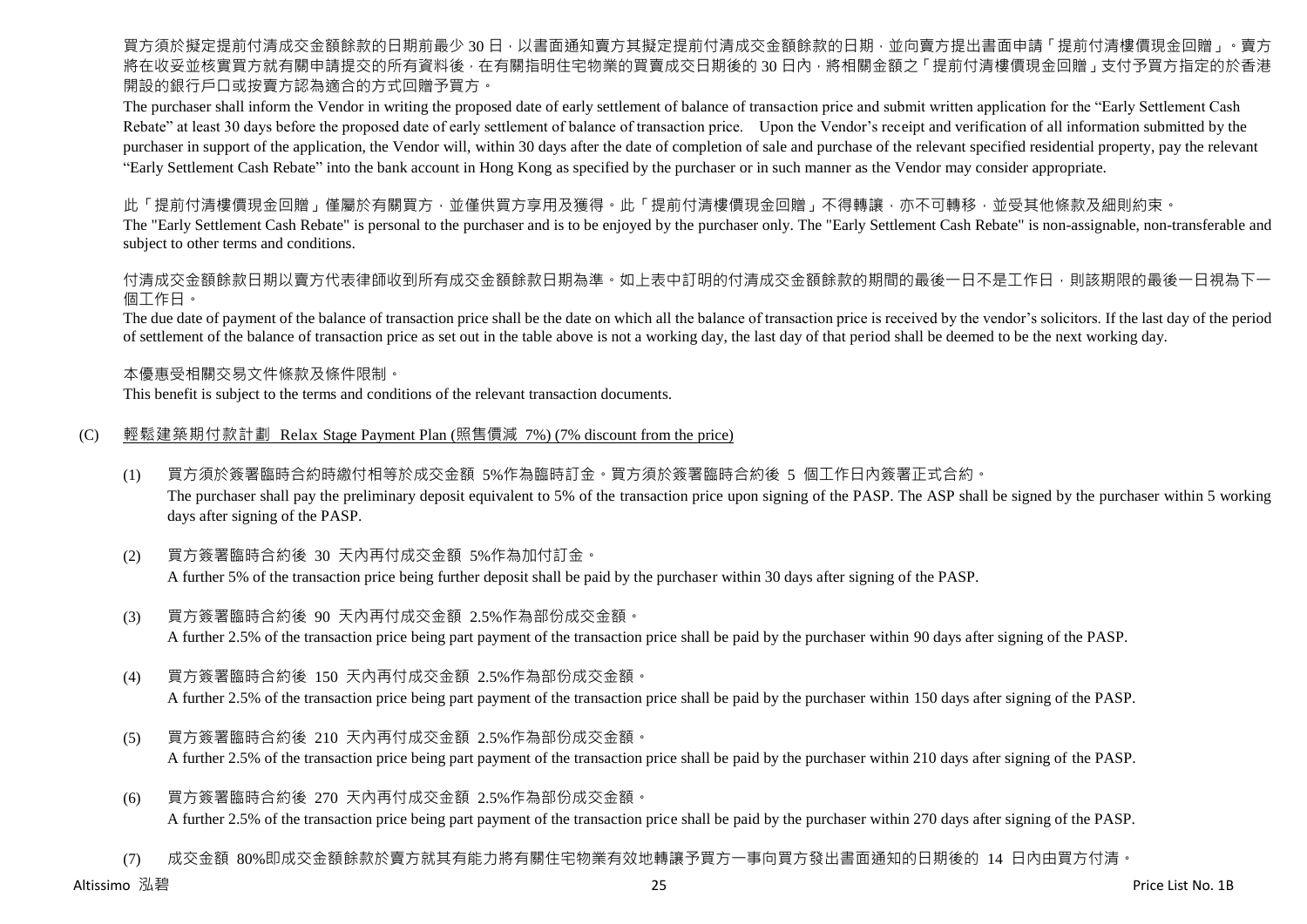80% of the transaction price being balance of the transaction price shall be paid by the purchaser within 14 days after the date of written notification to the purchaser that the vendor is in a position validly to assign the relevant residential property to the purchaser.

## (ii) **售價獲得折扣的基礎**

**The basis on which any discount on the price is available**

- (a) 見 4(i) See 4(i)
- (b) (I) 「置業售價折扣」:額外售價 2%折扣優惠

(只適用於 120 天現金優惠付款計劃、500 天輕鬆付款計劃及 150 天優越按揭付款計劃) "Home Purchase Price Discount": An extra 2% discount from the price. (Only applicable to 120-day Cash Payment Plan, 500-day Easy Payment Plan and 150-day Prestige Mortgage Payment Plan)

- (II) 「泓碧至尊優惠」:於 2019 年 1 月 31 日或之前簽署臨時合約購買本價單中之指明住宅物業之買方可獲額外售價 2%折扣優惠。 "ALTISSIMO Premium Benefit": An extra 2% discount from the price would be offered to the purchasers who sign the PASP to purchase a specified residential property listed in this price list on or before 31st January 2019.
- (c) 員工置業折扣 Staff Purchasing Discount

如買方(或構成買方之任何人士)屬任何「員工合資格人士」,並且沒有委任地產代理就購入住宅物業代其行事,可獲額外 5% 售價折扣優惠,折扣優惠受相關公司 內部條款約束。

If the purchaser (or any person comprising the purchaser) is a "Qualified Staff", provided that the purchaser did not appoint any estate agent to act for him/her in the purchase of the residential property, an extra 5% discount on the Price would be offered, subject to the internal regulation of Respective Related Parties.

「員工合資格人士」指碧桂園控股有限公司及其附屬公司、宏安集團有限公司及其附屬公司、宏安地產有限公司、位元堂藥業控股有限公司、易易壹金融集團有限 公司、中國農產品交易有限公司或中國建築國際集團及其附屬公司之任何董事、員工及其直系親屬(任何個人的配偶、父母、子女、兄弟及姐妹為該個人之「直系 親屬」,惟須提供令賣方滿意的有關證明文件 以茲證明有關關係,且賣方對是否存在近親關係保留最終決定權)。

"Qualified Staff" means any director or employee (and his/her close family member (a spouse, parent, child, brother and sister of a person is a "close family member" of that person provided that the relevant supporting documents to the satisfaction of the Vendor must be provided to prove the relationship concerned and that the Vendor reserves the final right to decide whether or not such relationship exists)) of any of Country Garden Holdings Company Limited and its subsidiaries, Wang On Group Limited and its subsidiaries, Wang On Properties Limited, Wai Yuen Tong Medicine Holdings Limited, Easy One Financial Group Limited, China Agri-Products Exchange Limited and China State Construction International Holdings Ltd. and its subsidiaries.

買方須在遞交購樓意向登記表格時或前提供令賣方滿意的證據証明其為「員工合資格人士」及(如適用)直系親屬關係,賣方就相關買方是否「員工合資格人士」 及(如適用)存在直系親屬關係有最終決定權,而賣方之決定為最終及對買方具有約束力。

The purchaser shall on or before submission of the Registration of Intent form on the spot provide evidence for proof of being a (if applicable) "Qualified Staff" to the satisfaction of the Vendor and in this respect the Vendor shall have absolute discretion and the Vendor's decision shall be final and binding on the purchaser.

(d) 特別現金回贈 Special Cash Rebate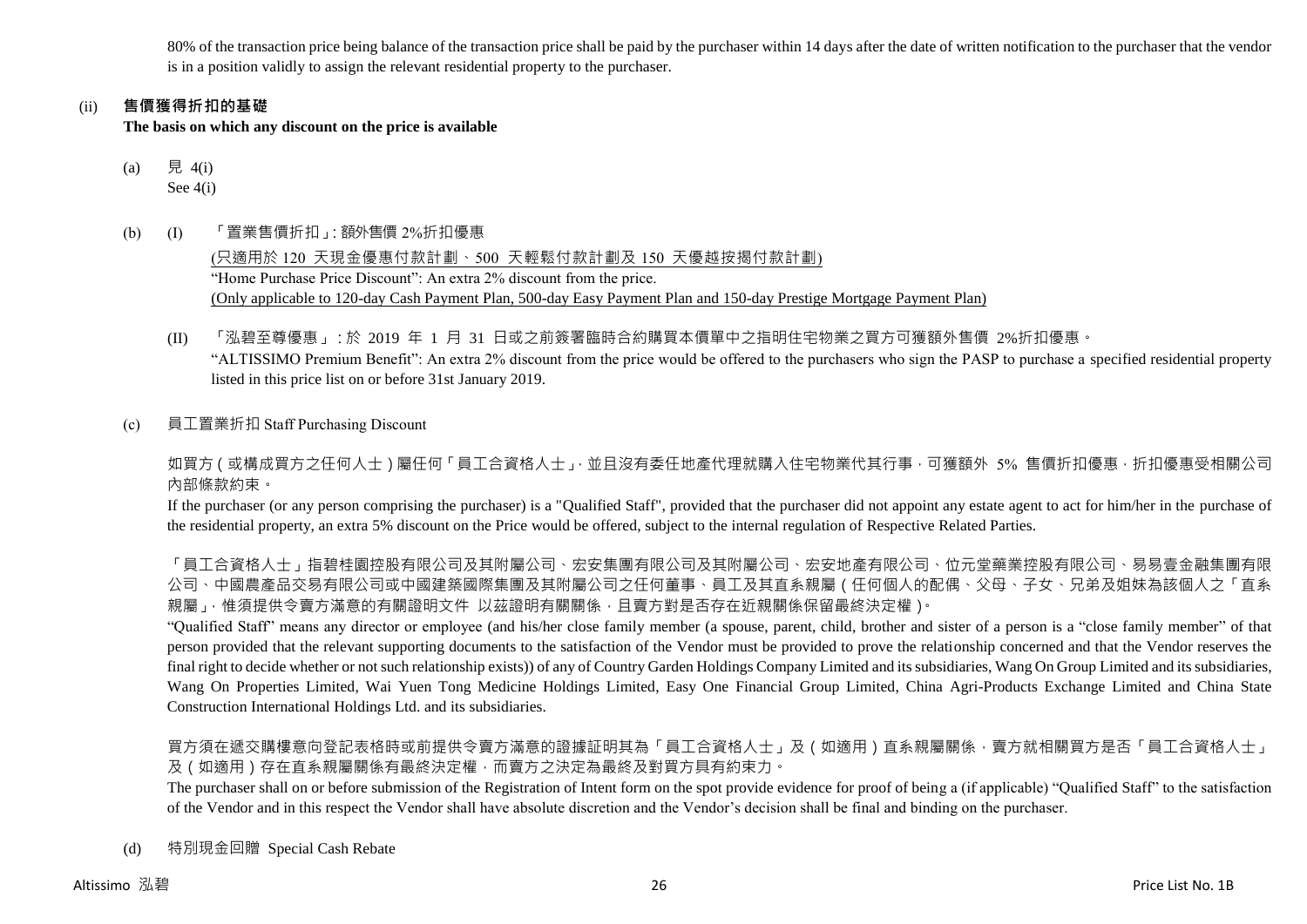(i) 如買方沒有使用第(4)(iii)(b) 段所述的「成交金額 75%第一按揭」,可獲賣方送出特別現金回贈(『特別現金回贈』)。特別現金回贈的金額相等於成交 金額3%。

If the purchaser has not utilized "First Mortgage for 75% of the transaction price" as set out in paragraph (4)(iii)(b), the purchaser shall be entitled to a Special Cash Rebate ("Special Cash Rebate") offered by the Vendor. The amount of the Special Cash Rebate shall be equal to 3% of the transaction price.

買方須於有關指明住宅物業的買賣成交後 14 天內,向賣方提出書面申請「特別現金回贈」。賣方將在收妥並核實買方就有關申請提交的所有資料後 30 日內將「特 別現金回贈」支付予買方指定的於香港開設的銀行戶口或按賣方認為適合的方式回贈予買方。

Within 14 days after completion of sale and purchase of the relevant specified residential property, the purchaser shall make a written application to the Vendor for the Special Cash Rebate. Within 30 days after the Vendor's receipt and verification of all information submitted by the purchaser in support of the application, the Vendor will pay the "Special Cash Rebate" into the bank account in Hong Kong as specified by the purchaser or in such manner as the Vendor may consider appropriate.

## (iii) **可就購買發展項目中的指明住宅物業而連帶獲得的任何贈品、財務優惠或利益**

**Any gift, or any financial advantage or benefit, to be made available in connection with the purchase of a specified residential property in the Development**

- (a) 見 4(i) 及 4(ii) See  $4(i)$  and  $4(ii)$
- (b) 「成交金額 75%第一按揭」 "First Mortgage for 75% of the transaction price"

## **只適用於第(4)(i)(A2)段之付款計劃。 Only applicable to the payment plan under paragraphs (4)(i)(A2).**

買方可向賣方介紹之財務機構或賣方指定的其它公司(「介紹之第一承按人」)申請最高達成交金額之 75%之第一按揭(「第一按揭貸款」)。第一按揭貸款及其申請受 以下條款及條件規限:

The purchaser may apply to the financial institution referred by the Vendor or any other company designated by the Vendor (the "Referred First Mortgagee") for first mortgage with a maximum loan amount equivalent to 75% of the transaction price (the "First Mortgage Loan"). The First Mortgage and its application are subject to the following terms and conditions:

(1) 買方必須於付清成交金額餘款之日起計最少 60 日前以指定的申請書向介紹之第一承按人申請第一按揭貸款。

The purchaser shall by prescribed form apply to the Referred First Mortgagee for the First Mortgage Loan, not less than 60 days before the due date of payment of the balance of the transaction price.

- (2) 買方須依照介紹之第一承按人之要求提供足夠之入息證明文件。 The purchaser shall provide sufficient proof of income in accordance with the requirements of the Referred First Mortgagee.
- (3) 買方須以所購之發展項目住宅物業之第一衡平法按揭及第一法定按揭作抵押。 The First Mortgage Loan shall be secured by a first equitable mortgage and a first legal mortgage over the residential property in the Development purchased by the purchaser.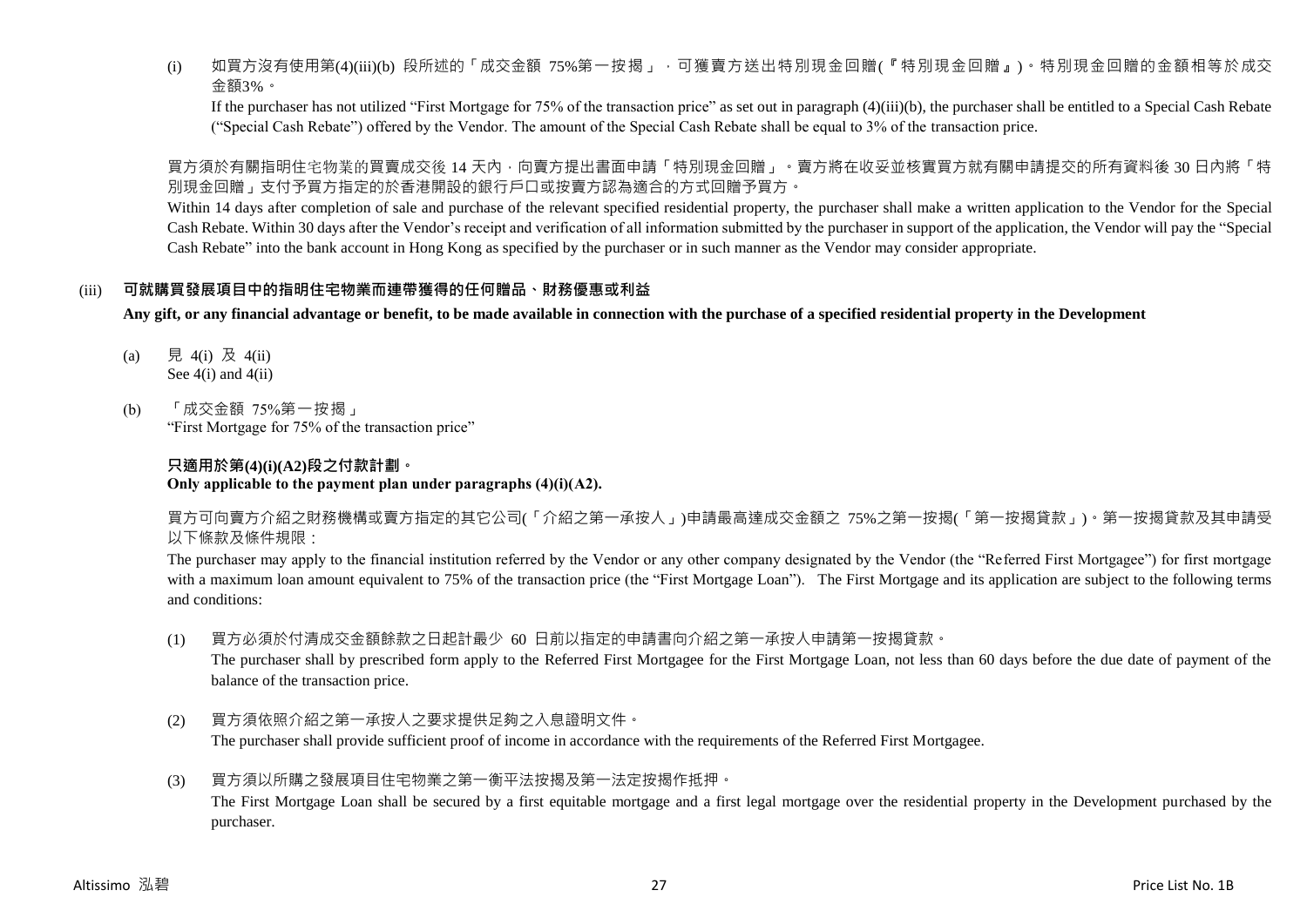- (4) 第一按揭貸款年期最長為 20年。 The maximum tenor of the First Mortgage Loan shall not exceed 20 years.
- (5) 第一按揭貸款首 24 個月之年利率以介紹之第一承按人引用之最優惠利率(P)減 2% (P-2%)計算。其後的年利率以最優惠利率加 3.5%(P+3.5%)計算。P 為浮動 利率,於本價單日期 P 為每年 5.375%。最終按揭利率以介紹之第一承按人審批結果而定,賣方並無就其作出,亦不得被視為就其作出任何不論明示或隱含之 陳述、承諾或保證。

The interest rate of the first 24 months of the First Mortgage Loan shall be Prime Rate (P) quoted by the Referred First Mortgagee minus 2% (P-2%). The interest rate for the rest of the term of the First Mortgage Loan shall be Prime Rate (P) plus 3.5% (P+3.5%). P is subject to fluctuation. P as at the date of this price list is 5.375% per annum. The final mortgage rate will be subject to final approval by the Referred First Mortgagee. No representation, undertaking or warranty, whether express or implied, is given, or shall be deemed to have been given by the Vendor in respect thereof.

- (6) 第一按揭貸款之文件必須由介紹之第一承按人指定之律師行辦理,並由買方負責有關律師費用及其他開支。 All legal documents in relation to the First Mortgage Loan must be prepared by the solicitors' firm designated by the Referred First Mortgagee. All legal costs and other expenses incurred shall be paid by the Purchaser.
- (7) 買方須就申請第一按揭貸款支付港幣\$1,000不可退還的轉介費。 The purchaser shall pay HK\$1,000 being the non-refundable referral fee for the First Mortgage Loan.
- (8) 買方於決定選擇此安排前,請先向介紹之第一承按人查詢清楚按揭條款及條件、批核條件及申請手續。 The purchaser is advised to enquire with the Referred First Mortgagee on details of the terms and conditions of the mortgage, approval conditions and application procedures of the First Mortgage before choosing this arrangement.
- (9) 第一按揭貸款條款及批核條件僅供參考,介紹之第一承按人保留不時更改第一按揭貸款條款及批核條件的權利。 The terms and conditions and approval conditions of the First Mortgage Loan are for reference only, the Referred First Mortgagee reserves the right to change the terms and conditions and approval conditions of the First Mortgage Loan from time to time as it sees fit.
- (10) 有關第一按揭貸款之批核與否及借貸條款以介紹之第一承按人之最終決定為準,與賣方無關,且於任何情況賣方均無需為此負責。賣方並無或不得被視為就第 一按揭貸款之按揭條款及條件以及申請之批核作出任何不論明示或隱含之陳述、承諾或保證。不論貸款獲批與否,買方仍須按正式合約完成交易及付清成交金 額餘款。

The terms and conditions and the approval of applications for the First Mortgage Loan are subject to the final decision of the Referred First Mortgagee, and are not related to the Vendor (who shall under no circumstances be responsible therefor). No representation, undertaking or warranty, whether express or implied, is given, or shall be deemed to have been given by Vendor in respect of the terms and conditions and the approval of applications for the First Mortgage Loan. Regardless the First Mortgage Loan is granted or not, the purchaser(s) shall complete the sale and purchase in accordance with the ASP and pay the balance of the transaction price.

(c) 優先邀請認購住宅車位 The Benefit of "Car Parking Space Purchase Priority"

簽署臨時合約以購買下表所列任何一個住宅物業的買方將於賣方首次發售發展項目的住客停車位 (各稱「住客停車位」) 時獲賣方優先邀請申請認購 (受制於合約) 一個住客停車位。若買方購買多於一個下表所列的住宅物業(不論透過一份或多於一份臨時合約),買方最多可申請認購等同於買方所購買下表所列的住宅物業之數 目之住客停車位。可供認購的住客停車位的位置、售價及銷售詳情將由賣方全權酌情決定,並容後公佈。如賣方接納上述買方按邀請函中特定的時限內作出的申請, 則出售相關住客停車位的前提是上述買方須於邀請函中特定的時限內簽署相關住客停車位的臨時買賣合約。倘若上述買方未有於該特定的時限內作出申請及/或簽署 相關住客停車位的臨時買賣合約,上述買方將被視為放棄本優惠論。此優惠受相關交易文件中的條款及條件約束。所有住客停車位之出售均會按發展項目的預售樓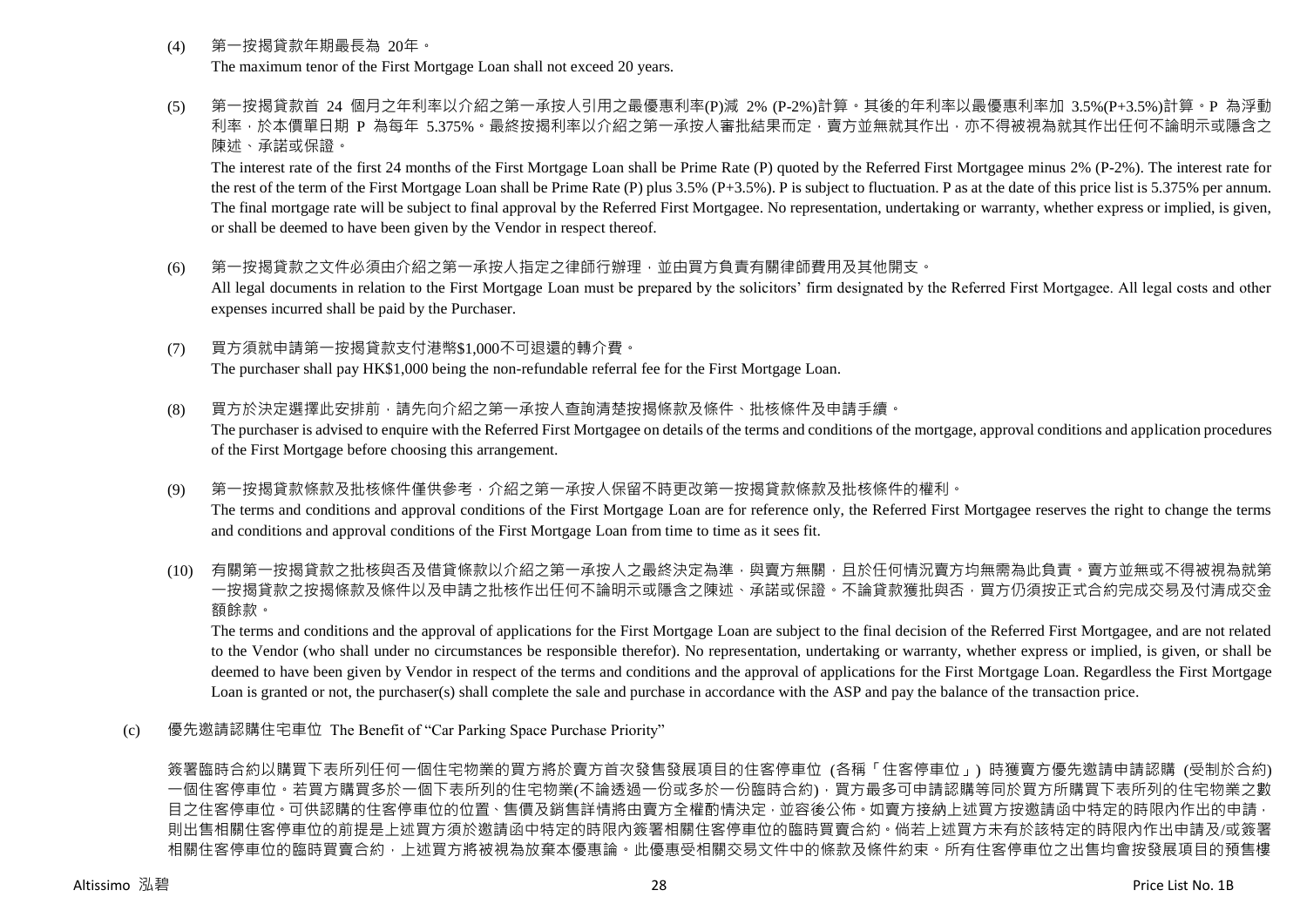## 花同意書(如適用)的規定進行。本優惠只屬上述購買下表所列任何住宅物業之買方個人所有,不可轉讓及不可兌現為現金或任何其他優惠。

The purchaser who enters into a preliminary agreement for sale and purchase to purchase any one of the residential properties listed in the table below will, upon the first launch of sale of the residential parking spaces (each of which a "Residential Parking Space") in the development by the vendor, enjoy the benefit of being first invited to apply for the purchase (subject to contract) of ONE (1) Residential Parking Space. If the purchaser purchases more than one of the residential properties listed in the table below, the maximum number of Residential Parking Spaces that the said purchaser is entitled to apply for purchase shall be equal to the number of residential properties listed in the table below so purchased by the purchaser. Location of the Residential Parking Space(s) made available for such sale, its/their price(s) and the details of such sale will be determined by the vendor at its sole and absolute discretion and will be announced later. If the vendor accepts an application made by the said purchaser within the time prescribed by the invitation, the sale of the Residential Parking Space(s) concerned will then be subject to the signing of the relevant preliminary agreement(s) for sale and purchase by the said purchaser within the time limit prescribed in the invitation. If the said purchaser fails to make an application and/or sign the preliminary agreement(s) for sale and purchase of the Residential Parking Space(s) concerned within such prescribed time limit, he/she will be deemed to have given up this benefit. This benefit is subject to the terms and conditions of the relevant transaction documents. The sale of all Residential Parking Space(s) will be carried out in accordance with the conditions of the pre-sale consent of the development (if applicable). This benefit is personal to the said purchaser of the residential property(ies) listed in the table below and is non-transferable and cannot be redeemed for cash or any other benefit.

| 大廈名稱 Block Name | 樓層<br><b>Floor</b>                                    | 單位<br>Unit |
|-----------------|-------------------------------------------------------|------------|
| 第2座<br>Tower 2  | 15, 12, 11, 10, 9, 2,                                 |            |
|                 | . A . A<br>16, 15, 12, 11, 10, 9, 8, 7, 6, 5, 5, 2, 1 |            |

## (iv) **誰人負責支付買賣該發展項目中的指明住宅物業的有關律師費及印花稅**

## **Who is liable to pay the solicitors' fees and stamp duty in connection with the sale and purchase of a specified residential property in the Development**

(a) 如買方選用賣方代表律師處理買賣合約、按揭及轉讓契,賣方同意支付買賣合約及轉讓契兩項法律文件之律師費用。如買方選擇另聘代表律師處理買賣合約、按揭及 轉讓契,買方及賣方須各自負責有關買賣合約及轉讓契兩項法律文件之律師費用。

If the purchaser appoints the vendor's solicitors to handle the agreement for sale and purchase, mortgage and assignment, the vendor agrees to bear the legal cost of the agreement for sale and purchase and the assignment. If the purchaser chooses to instruct his own solicitors to handle the agreement for sale and purchase, mortgage or assignment, each of the vendor and purchaser shall pay his own solicitors' legal fees in respect of the agreement for sale and purchase and the assignment.

(b) 買方須支付一概有關臨時買賣合約、買賣合約及轉讓契的印花稅(包括但不限於任何買方提名書或轉售(如有)的印花稅、額外印花稅、買家印花稅及任何與過期繳付任 何印花稅有關的罰款、利息及附加費等)。

All stamp duties on the preliminary agreement for sale and purchase, the agreement for sale and purchase and the assignment (including without limitation any stamp duty on, if any, nomination or sub-sale, any special stamp duty, any buyer's stamp duty and any penalty, interest and surcharge, etc. for late payment of any stamp duty) will be borne by the purchaser.

## (v) **買方須爲就買賣該發展項目中的指明住宅物業簽立任何文件而支付的費用**

**Any charges that are payable by a purchaser for execution of any document in relation to the sale and purchase of a specified residential property in the Development**

有關其他法律文件之律師費如:附加合約、買方提名書、有關樓宇交易之批地文件、大廈公契及其他樓契之核證費、查冊費、註冊費、圖則費及其他實際支出等等,均由 買方負責,一切有關按揭及其他費用均由買方負責。

All legal costs and charges in relation to other legal documents such as supplemental agreement, nomination, certifying fee for Government Lease, deed of mutual covenant and all other title documents, search fee, registration fee, plan fee and all other disbursements shall be borne by the purchaser. The purchase) shall also pay and bear the legal costs and disbursements in respect of any mortgage.